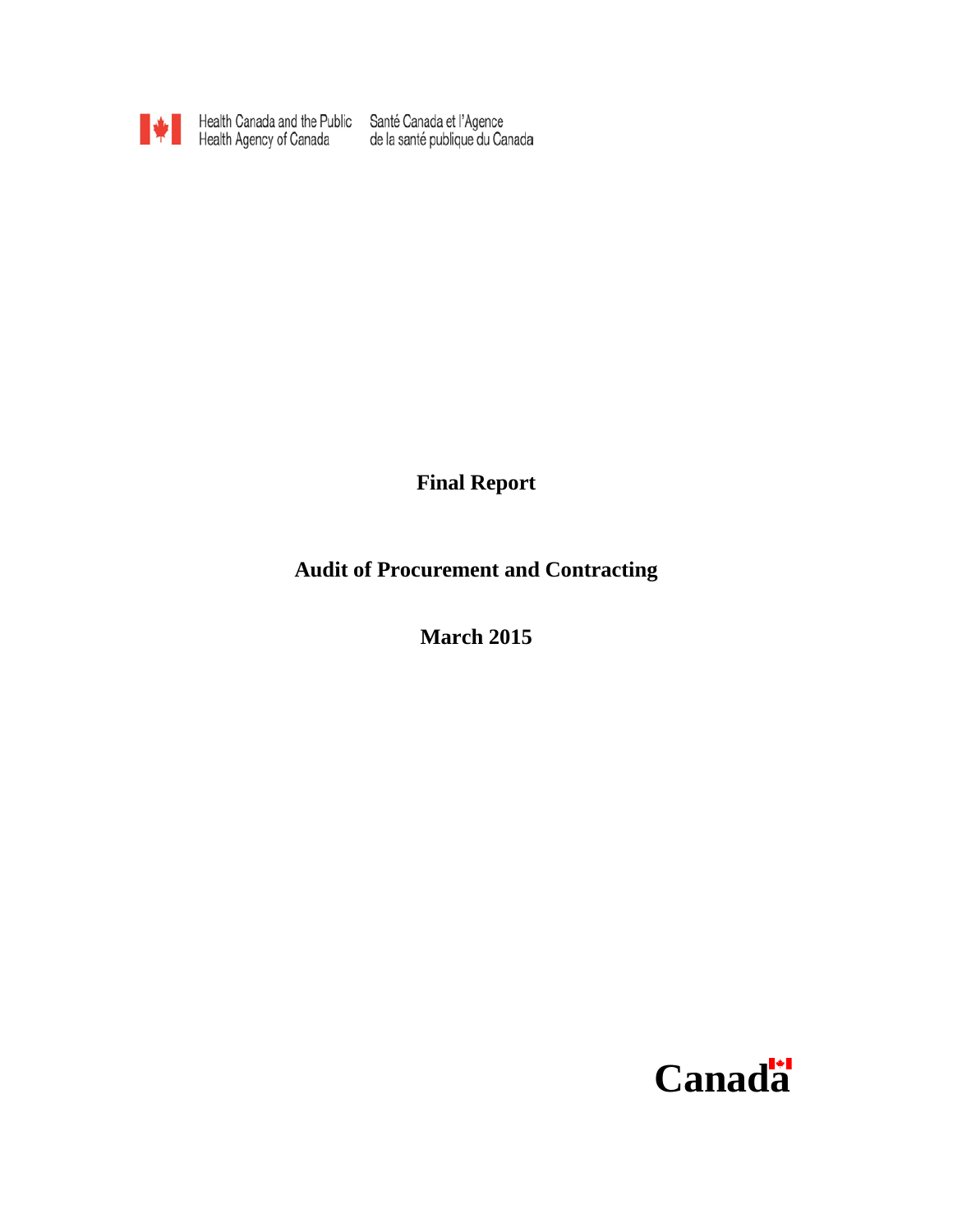# **Table of Contents**

| $\bf{A}$ -       |                                                                                |  |  |  |  |  |
|------------------|--------------------------------------------------------------------------------|--|--|--|--|--|
| 1.               |                                                                                |  |  |  |  |  |
| 2.               |                                                                                |  |  |  |  |  |
| 3.               |                                                                                |  |  |  |  |  |
| $\overline{4}$ . |                                                                                |  |  |  |  |  |
| 5.               |                                                                                |  |  |  |  |  |
| $B -$            |                                                                                |  |  |  |  |  |
| 1.               |                                                                                |  |  |  |  |  |
|                  | 1.1                                                                            |  |  |  |  |  |
|                  | 1.2                                                                            |  |  |  |  |  |
| 2.               |                                                                                |  |  |  |  |  |
|                  | 2.1                                                                            |  |  |  |  |  |
| 3.               |                                                                                |  |  |  |  |  |
|                  | 3.1                                                                            |  |  |  |  |  |
|                  | 3.2                                                                            |  |  |  |  |  |
|                  | 3.3                                                                            |  |  |  |  |  |
|                  | 3.4                                                                            |  |  |  |  |  |
| $\mathbf C$ -    |                                                                                |  |  |  |  |  |
|                  |                                                                                |  |  |  |  |  |
|                  |                                                                                |  |  |  |  |  |
|                  |                                                                                |  |  |  |  |  |
|                  | Appendix D - Process flow of procurement transactions centrally managed by the |  |  |  |  |  |
|                  | Appendix E - Summary of contracts processed by type of goods and services  26  |  |  |  |  |  |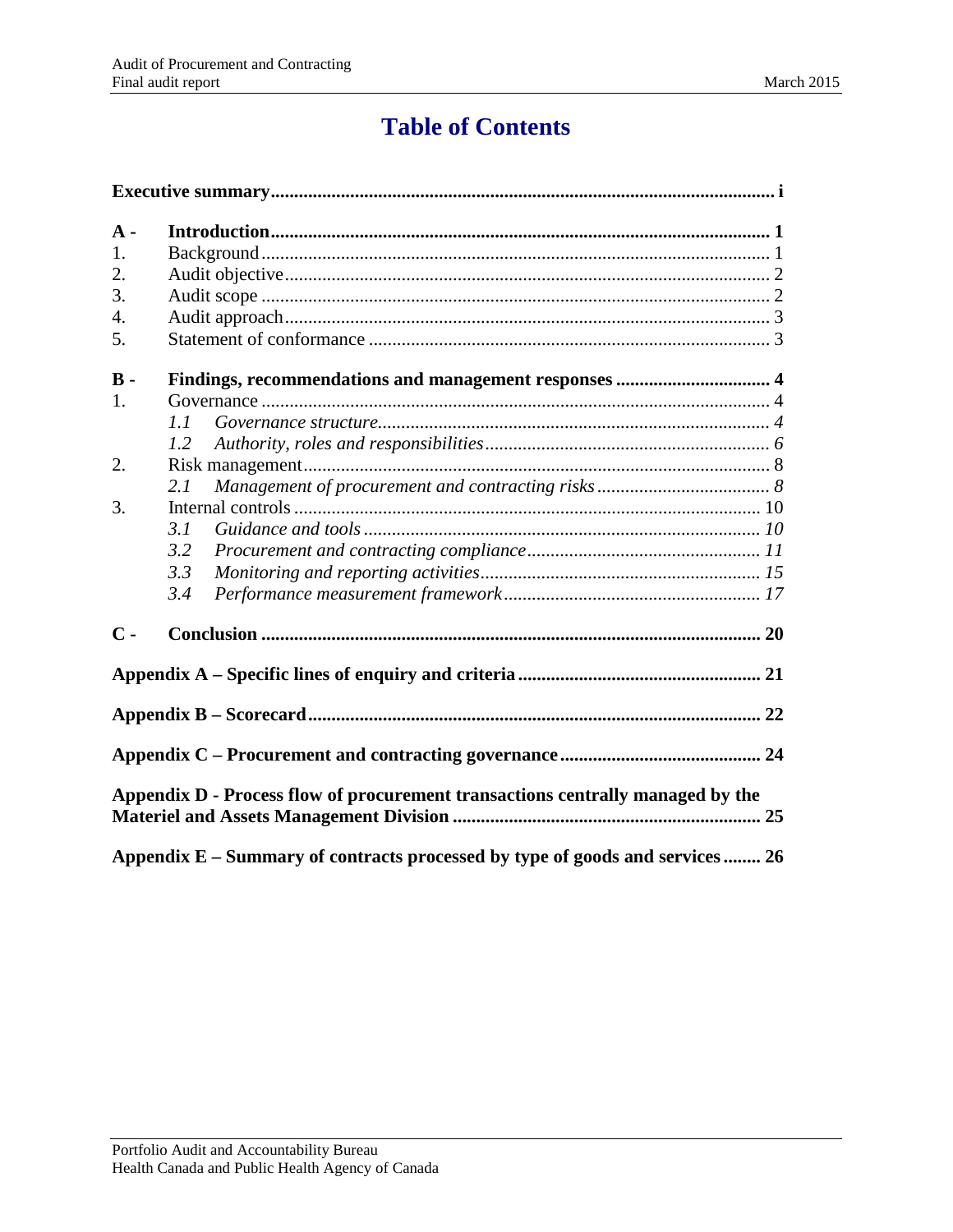## <span id="page-2-0"></span>**Executive summary**

Contracting is an important vehicle in the delivery of organizational programs and services. In calendar year 2013, the contracting activities at Health Canada (the Department) and the Public Health Agency of Canada (the Agency) were approximately \$189 million and \$60 million respectively, with about 80% of the contractual arrangements for goods and services being internally processed and awarded.

A sound management control framework for procurement and contracting is essential to ensure that contracting in the organization is carried out in compliance with government contracting policies and regulations. Further, a solid framework ensures that management has sufficient information when approving contact proposals to be able to demonstrate best value, competition, fairness and transparency in the procurement process.

The objective of the audit was to assess the adequacy of the management control framework that supports the procurement and contracting practices at the Department and the Agency. Specifically, it determined whether procurement is being managed in an effective and efficient manner and in compliance with relevant policies and regulations. The audit focused on the management control framework in place for procurement and contracting for the period from January 1 to December 31, 2013.

The audit was conducted in accordance with the *Internal Auditing Standards for the Government of Canada* and the *International Standards for the Professional Practice of Internal Audit*. Sufficient and appropriate procedures were performed and evidence gathered to support the accuracy of the audit conclusion.

The audit concluded that the management control framework in place to support the procurement and contracting practices in the Department and the Agency needs moderate improvement.

The audit found that a governance framework was in place to provide oversight of the Department's and Agency's procurement plans and contracting practices and activities, as well as the high-risk and/or complex procurement of goods and services. Authority, roles and responsibilities for key positions related to procurement and contracting were documented and communicated. However, the Shared Services Portfolio Contract Review Committee's terms of reference should be revised to align with the Contracting Guide and to establish the accountability and reporting relationship with the Partnership Executive Committee (PEC). Overall, mechanisms were in place to identify and manage risks related to non-compliant procurement and contracting practices.

Managers with delegated procurement authorities and procurement specialists were provided with the appropriate guidance, tools and training needed to foster compliance with relevant government contracting policies and regulations.

Enhancement to the internal controls for procurement and contracting was observed through the implementation of the Procure-to-Pay (P2P) platform and the review and challenge function performed by procurement specialists. However, improvements are required to ensure that all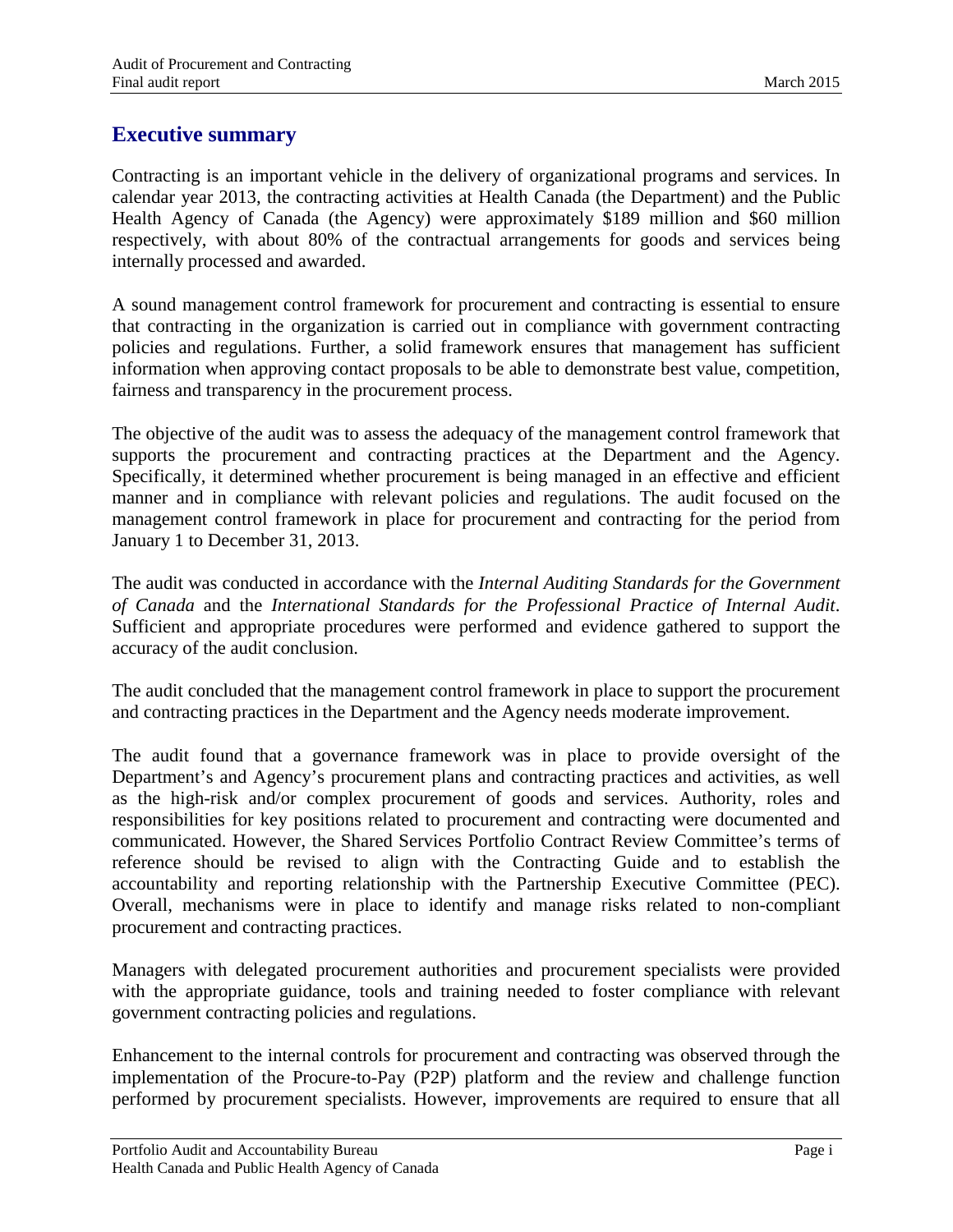required documents are maintained in the central repository (SAP) and that there is an audit trail in the contract approval process, so as to demonstrate best value, competition, fairness and transparency.

The existing monitoring and reporting regime should be endorsed by PEC to ensure that it appropriately reflects the risk management and operational needs of each organization. The draft procurement performance measurement framework used to evaluate the effectiveness and efficiency of procurement and contracting practices needs to be updated to ensure that there is a comprehensive assessment of compliance and procurement service delivery at an organizational level and that it identifies areas for risk mitigation and operational enhancement.

Management agrees with the four recommendations and has provided an action plan to further strengthen the management control framework supporting procurement and contracting at the Department and the Agency.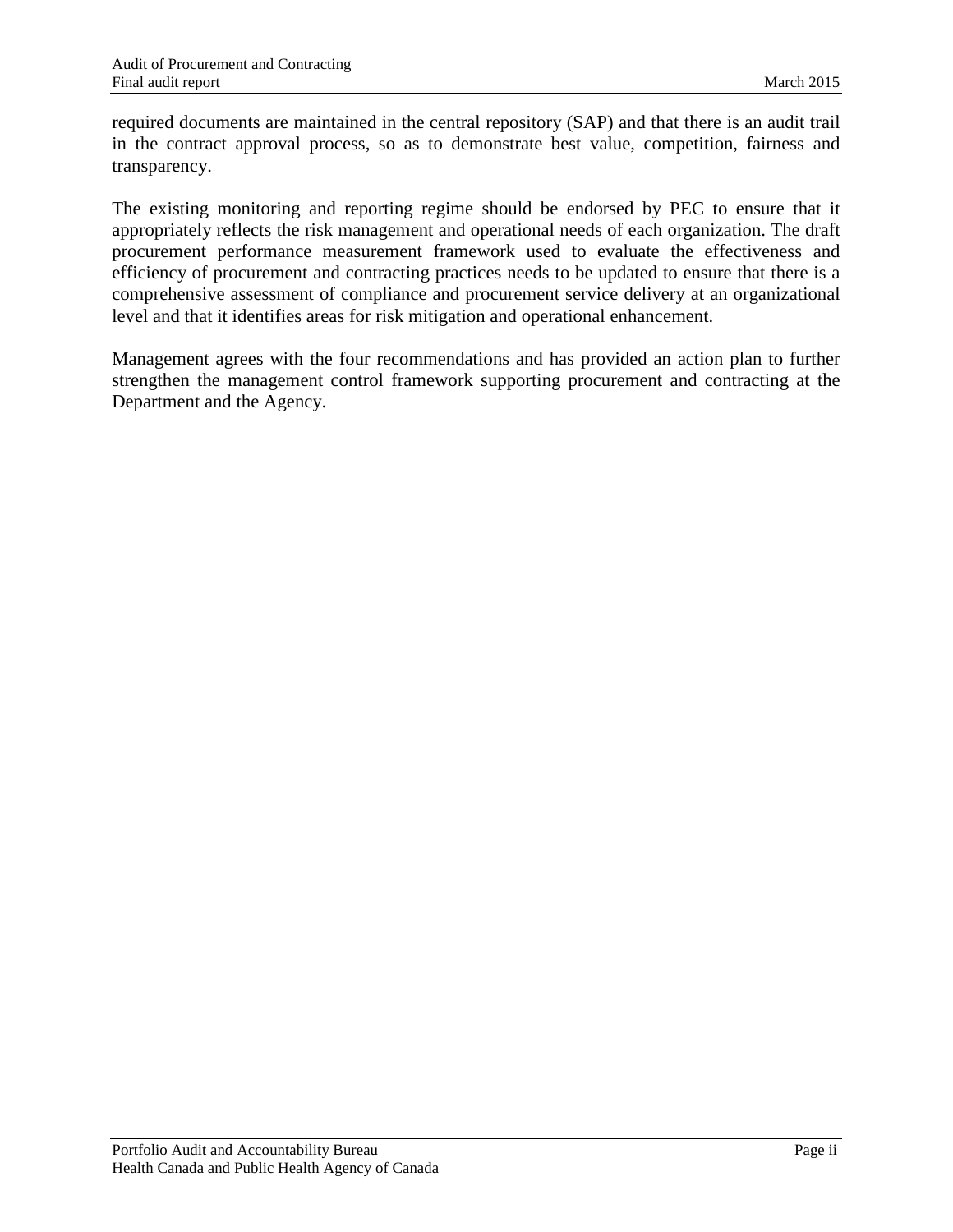# <span id="page-4-0"></span>**A - Introduction**

## <span id="page-4-1"></span>**1. Background**

Public Works and Government Services Canada (PWGSC) acts as the procurement authority for the Government of Canada and is responsible for improving the overall efficiency of the contracting process, as well as providing advice and contracting services. It generally administers the award of complex, high-value contracts, while departments and agencies administer routine, low-value contracts. Some organizations assign contracting responsibilities to procurement specialists, who enter into contracts based on the commitment authority of a delegated manager. Government officials are expected to exercise contracting authority so that the responsible deputy head is in compliance with the *Financial Administration Act*, the *Government Contracts Regulations* and Treasury Board (TB) *Contracting Policy,* directives and guidelines.

As defined in the *Government Contracts Regulations* and in keeping with the contract limits delegated by PWGSC, the procurement authorities of Health Canada (the Department) and the Public Health Agency of Canada (the Agency) are set out in Table 1.

| <b>Contract</b>                                                                   | <b>Electronic Bidding</b> |                   | Competitive |                          | <b>Non-Competitive</b> |                   |
|-----------------------------------------------------------------------------------|---------------------------|-------------------|-------------|--------------------------|------------------------|-------------------|
| <b>Type</b>                                                                       | Original                  | <b>Amendments</b> | Original    | <b>Amendments</b>        | Original               | <b>Amendments</b> |
| Construction                                                                      | \$400,000                 | \$200,000         | \$400,000   | \$200,000                | \$40,000               | \$40,000          |
| Goods                                                                             | $$25.000*$                |                   | $$25,000*$  | $\overline{\phantom{a}}$ | $$25,000*$             |                   |
| <b>Services</b><br>(excludes)<br>architectural<br>and<br>engineering<br>services) | \$2,000,000               | \$1,000,000       | \$400,000   | \$200,000                | \$100,000              | \$50,000          |

#### **Table 1: Procurement authorities for Health Canada and the Public Health Agency of Canada**

\*The cumulative amount payable under each goods contract and its amendments is not to exceed \$25,000.

In addition, the Minister of Health may enter into a contract of up to \$2 million for the provision of health care services to First Nations and Inuit, to a maximum amended amount of \$1 million.

Government procurement and contracting is governed by a complex legislative and policy framework. TB *Contracting Policy* supports the objective of acquiring goods and services and carrying out construction in a manner that enhances access, competition and fairness, and results in the best value or, if appropriate, the optimal balance of overall benefits to the Crown and the Canadian people.

In February 2013, a new service delivery model for contracting and procurement was introduced as part of the Shared Services Portfolio objective of harmonizing procurement operations into a single, national, standardized approach to procurement and contracting. Procurement and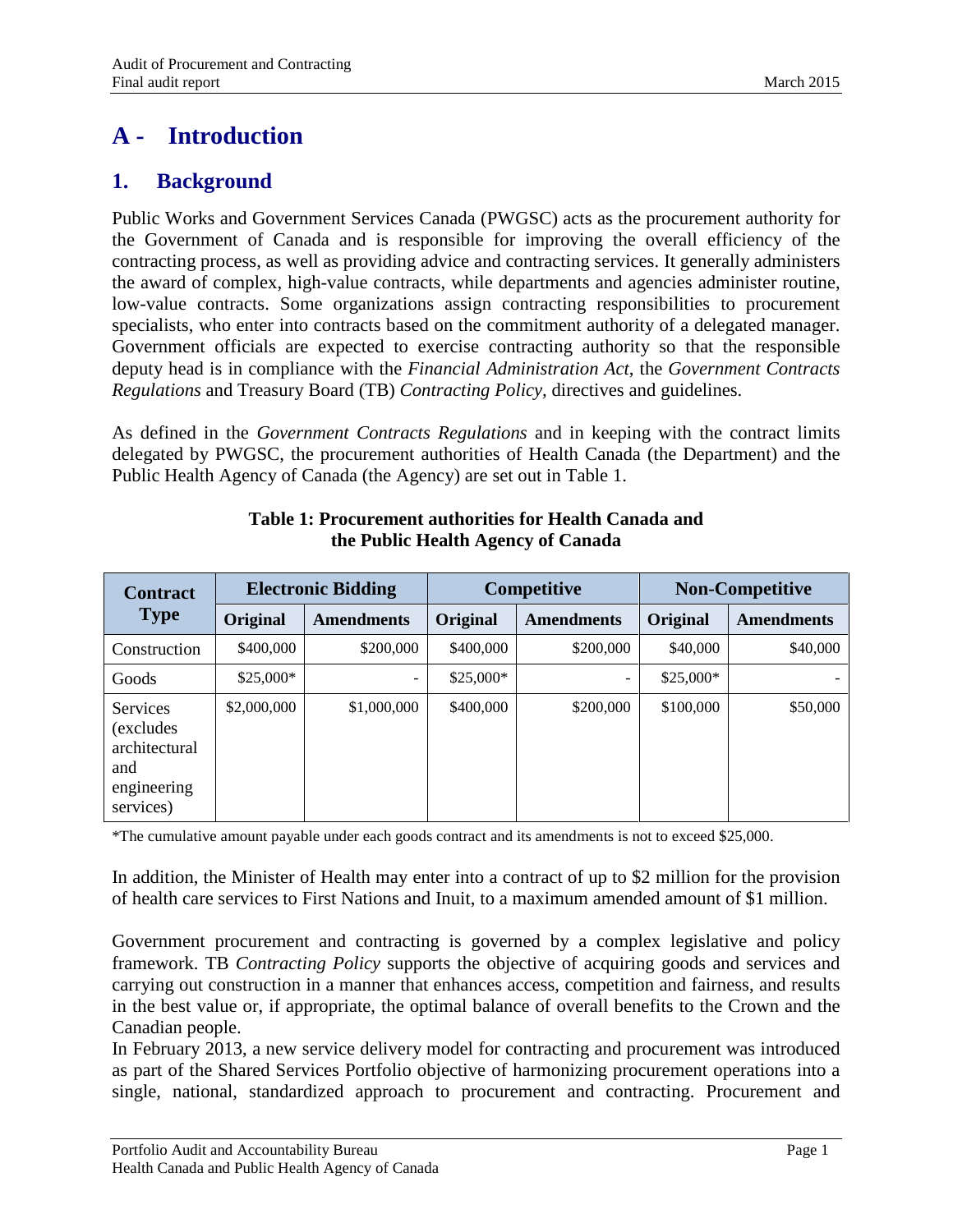contracting activities at the Department and the Agency are now managed centrally by the Materiel and Assets Management Division (MAMD), under the Shared Services Partnership (SSP), with regional clients served out of two hubs. The first hub is based in Winnipeg to serve clients in Manitoba and to the west, and the second hub is based in the National Capital Region (NCR), serving clients in Ontario and to the east. MAMD plays an integral role in the monitoring, control and reporting of procurement and contracting processes and activities. Refer to [Appendix D](#page-28-0) for the process flow of procurement transactions centrally managed by MAMD.

At the beginning of the audit, two program areas managed select procurements and contracts internally within their branches: the Contracting Management Unit within the Internal Client Services and Transition Directorate (ICST) in the First Nations and Inuit Health Branch (FNIHB) at the Department (for non-IT NCR procurements, which represent about 10% of the branch's total); and the Winnipeg Common Services Centre (WCSC) within the Infectious Disease Prevention and Control Branch (IDPCB) at the Agency (for goods and temporary help services below certain thresholds for the National Microbiology Laboratory). However, in August 2014, the Chief Financial Officer Branch (CFOB) and FNIHB reached an agreement for the transfer of the limited FNIHB contracting capacity to CFOB-MAMD, as a mean of supporting the consolidated model.

The Procure-to-Pay (P2P) platform within the departmental financial management system was simultaneously rolled out to all employees in the two organizations, to provide an end-to-end solution for the electronic approvals of procurement transactions and invoices

## <span id="page-5-0"></span>**2. Audit objective**

The objective of the audit was to assess the adequacy of the management control framework that supports the procurement and contracting practices at the Department and the Agency. Specifically, it determined whether procurement is being managed in an effective and efficient manner and in compliance with the relevant policies and regulations.

## <span id="page-5-1"></span>**3. Audit scope**

The audit focused on the management control framework in place for procurement and contracting at the Department and the Agency for the period from January 1 to December 31, 2013. Full implementation of the transformation agenda for procurement and contracting was to be completed by March 31, 2014. The audit examined key activities and processes, including the following.

- A strategic approach to procurement is used, which promotes fairness, competition, openness and transparency.
- Organizational procurement plans are established, based on operational requirements and priorities.
- The new Procurement Service Delivery Model has been implemented.
- P2P technology key controls are operating as intended.
- Sufficient unencumbered funds, the appropriate contracting vehicle and the required level of approvals are obtained prior to entering into a contract (or an amendment).
- The challenge function for contractual proposals uses a risk-based approach.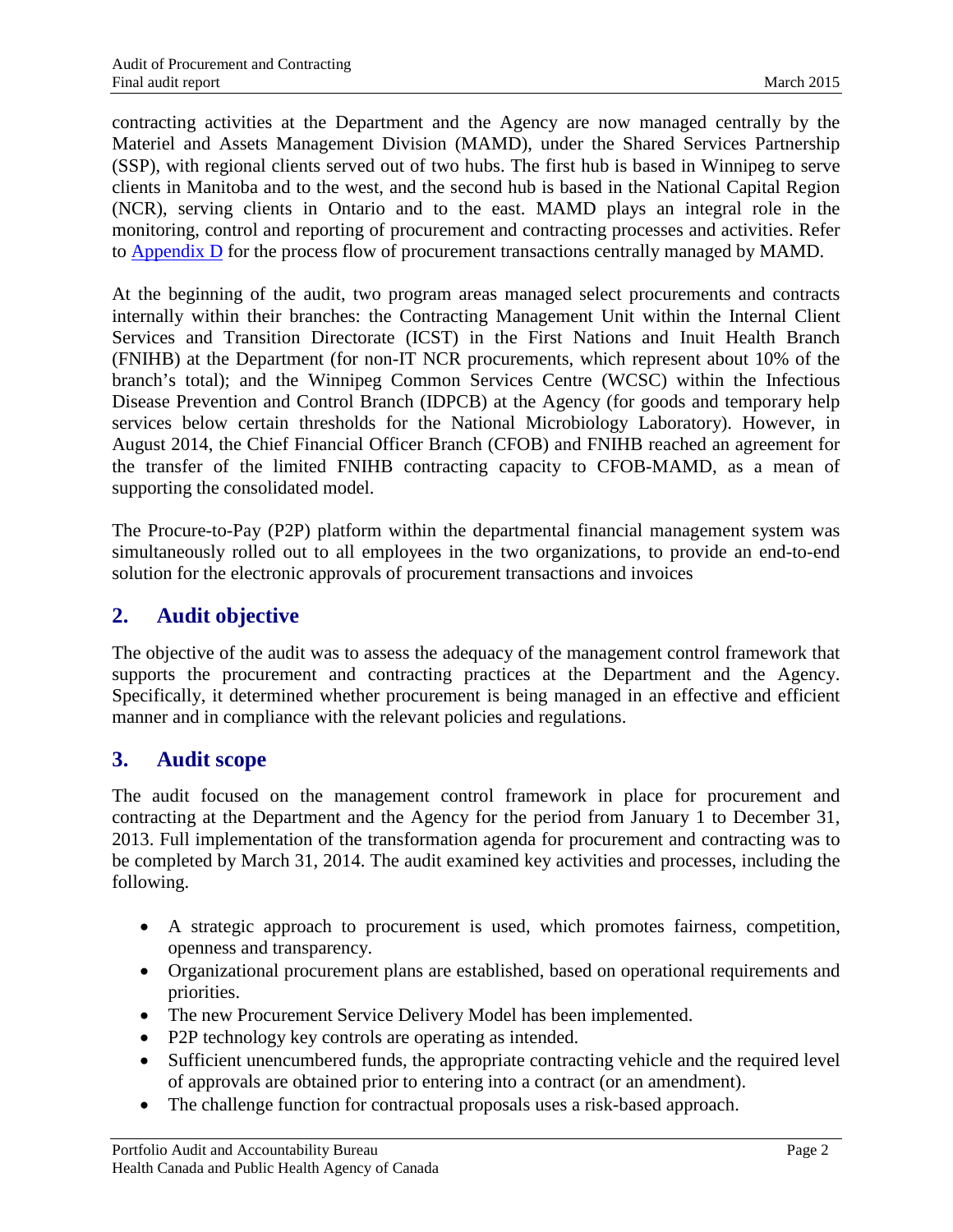- Appropriate documentation is retained to support contractual arrangements.
- Analysis and management reporting of contracting activity are carried out.
- A risk-based approach is taken to procurement.
- Non-compliance with relevant government-wide contracting policies and regulations is monitored.

The audit also included a review of the contracting and procurement practices within FNIHB-ICST at Health Canada and IDPCB-WCSC at the Public Health Agency of Canada. Each provides procurement and contracting functional support for select goods and services. MAMD centrally manages all other procurement and contracting activities for both organizations.

The audit excluded the contract management process (*Financial Administration Act* Section 34 approval), since this area is examined as part of the annual audit of key financial controls.

## <span id="page-6-0"></span>**4. Audit approach**

The audit methodology included a review of the governance and relevant frameworks, organizational policies, directives and guidelines; the testing of transactions; analysis and inquiry; and examination of evidence supporting governance, risk management and internal controls. The audit also comprised interviews and walkthroughs with relevant personnel, to support that the system controls in place are operating as intended.

The audit criteria outlined in [Appendix A](#page-24-0) were developed using the Office of the Comptroller General, Internal Audit Sector's Audit Criteria Related to the Management Accountability Framework: A Tool for Internal Auditors and the TB *Contracting Policy* and Guide for Managers and Internal Audit: Monitoring Procurement and Contracting.

## <span id="page-6-1"></span>**5. Statement of conformance**

In the professional judgment of the Chief Audit Executive, sufficient and appropriate procedures were performed and evidence gathered to support the accuracy of the audit conclusion. The audit findings and conclusion are based on a comparison of the conditions that existed as of the date of the audit, against established criteria that were agreed upon with management. Further, the evidence was gathered in accordance with the *Internal Auditing Standards for the Government of Canada* and the *International Standards for the Professional Practice of Internal Auditing*. The audit conforms to the *Internal Auditing Standards for the Government of Canada*, as supported by the results of the quality assurance and improvement program.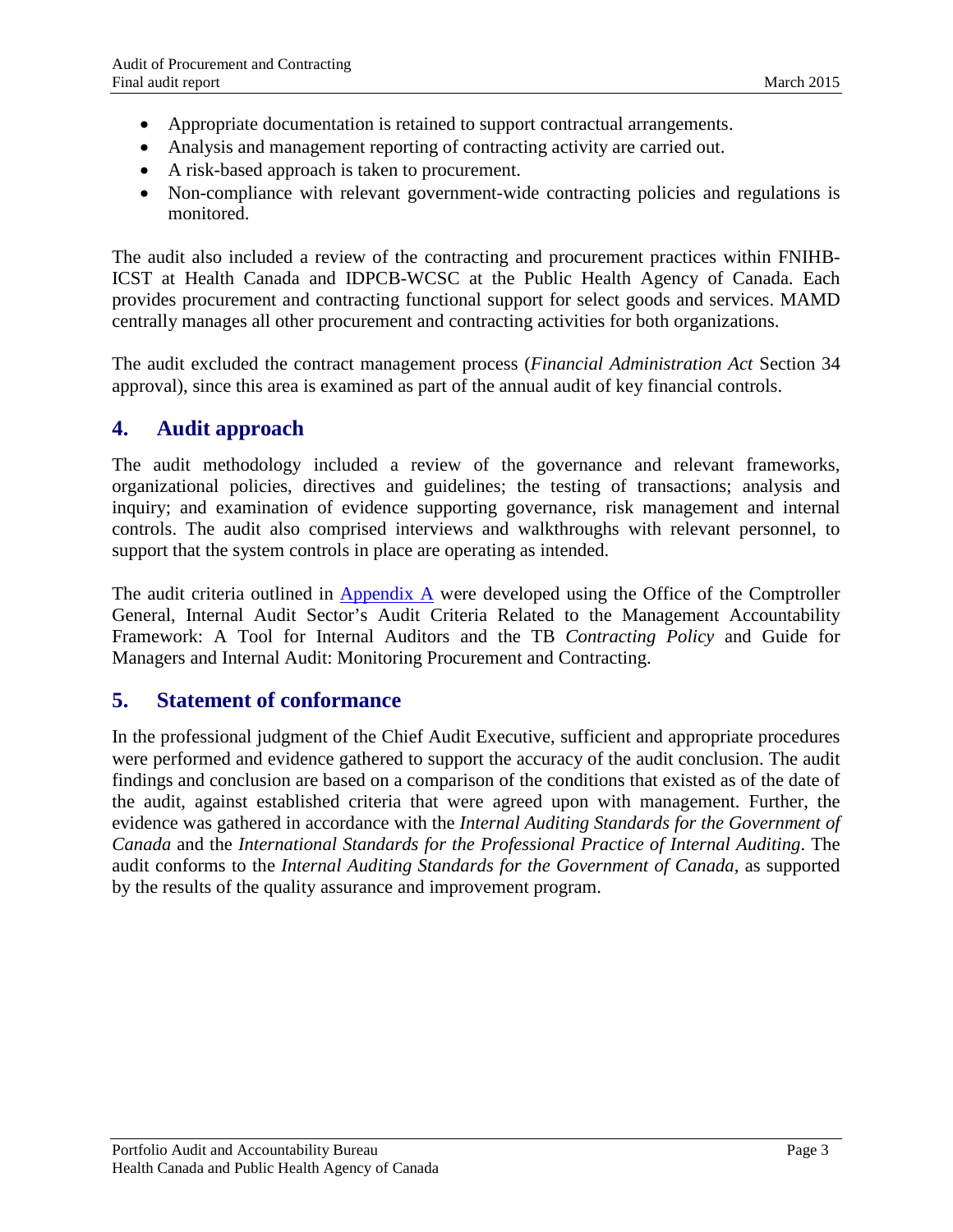## <span id="page-7-0"></span>**B - Findings, recommendations and management responses**

## <span id="page-7-1"></span>**1. Governance**

### <span id="page-7-2"></span>*1.1 Governance structure*

*Audit criterion: A governance framework is in place to provide oversight of the Department's and the Agency's procurement plan and contracting practices and activities, as well as the highrisk and/or complex procurement of goods and services.*

Based on the Treasury Board (TB) *Policy on Financial Management Governance*, Article 5.1.5, "Establishing a sound financial management governance structure […] fosters prudent stewardship of public resources in the delivery of the mandate of the organization."

Health Canada (the Department) and the Public Health Agency of Canada (the Agency) implemented a joint governance model designed to coordinate activities in support of planning and priorities, while complementing their existing executive committee structures. Central to this structure is the Partnership Executive Committee (PEC), which is responsible for directionsetting and oversight of items pertaining to the Shared Services Partnership (SSP), including procurement and contracting.

The PEC Financial Operations Co-management Table supports PEC by being called upon on an ad-hoc basis to discuss items such as accounting operations and procurement as it pertains to the SSP. The Co-management Table is co-chaired by the Chief Financial Officers of the Department and the Agency and is expected to consider financial operational activities that are horizontal in nature, such as common policy instruments, procurement service standards and performance metrics. The Co-Management Table serves as a joint forum to guide the current and future operations and priorities of Materiel and Assets Management Division (MAMD), as well as providing an important validation function for issues being referred to and by PEC. As appropriate, these items would also be tabled at the Department's Executive Subcommittee on Planning and Accountability (EC-PAC) and the Agency's Tier I - Executive Committee on Management and Operations or its Tier II - Science, Policy and Management Subcommittee. While draft terms of reference for the Co-Management Table were developed on January 14, 2014, management indicated that to date, only informal meetings have been held and as such, agendas, meeting minutes or records of decisions have not been maintained.

A two-tier governance framework for procurement and contracting was established to provide organizational oversight for the Department and the Agency. The governance framework includes the following: Tier I – four Contract and Review Committees (CRC), each chaired by a procurement specialist manager; and Tier II - Shared Services Portfolio Contract Review Committee (SSP-CRC), co-chaired by the Chief Financial Officers of the two organizations. The inaugural meeting of the SSP-CRC took place in late March 2014. An overview of procurement and contracting governance for calendar year 2013 is presented in [Appendix C.](#page-27-0)

There are four CRC (Tier I committees), one each for the regulatory programs, program branches, internal services organizations and the regions. The CRC structure is embedded in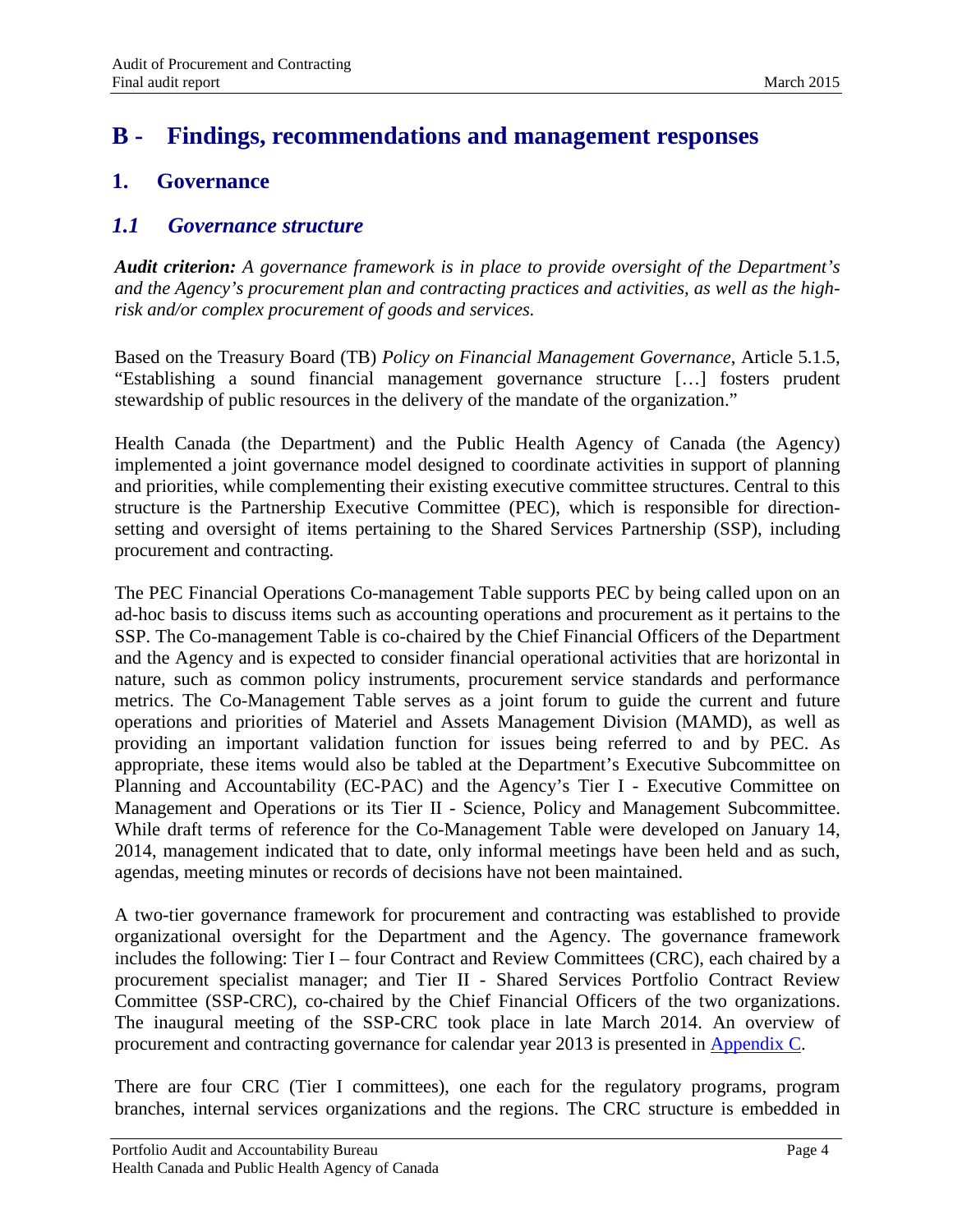MAMD and supports the SSP-CRC. The CRC is responsible for ensuring compliance with contracting policies, guidelines and protocols governing the way in which the Government of Canada is to acquire goods and services.

The March 25, 2014 Contracting Guide for Cost Centre Managers and Cost Centre Administrators states that the SSP-CRC (Tier II committee) has a mandate to review and recommend for approval any contract that is particularly complex or deviates from policies and regulations; to consider trend analyses prepared by CRC and MAMD; to recommend remedial measures for non-compliant behaviours and contract disputes; and to review any contract issues or concerns raised by the Director of MAMD. The audit noted that the roles and responsibilities of the SSP-CRC set out in the June 23, 2014 terms of reference are not aligned with the Contracting Guide. Moreover, the terms of reference do not establish the accountability and reporting relationship with PEC.

At the time of the audit, two program areas managed select procurements and contracts internally within their branches: the Contracting Management Unit within the Internal Client Services and Transition Directorate (ICST) in the First Nations and Inuit Health Branch (FNIHB) at the Department (for non-IT NCR procurements, which represent about 10% of the branch's total); and the Winnipeg Common Services Centre (WCSC) within the Infectious Disease Prevention and Control Branch (IDPCB) at the Agency (for goods and temporary help services below certain thresholds for the National Microbiology Laboratory). These two functional groups relied on their respective senior management for oversight over internally processed procurements and contracts. This is discussed in [Section 1.2.](#page-9-0)

However, in August 2014, the Chief Financial Officer Branch (CFOB) and FNIHB reached an agreement for the transfer of the limited FNIHB contracting capacity to CFOB-MAMD, as a means of supporting the consolidated model.

In conclusion, a governance framework for procurement and contracting has been established to provide oversight of the Department's and Agency's procurement plans and contracting practices and activities, as well as the high-risk and/or complex procurement of goods and services. The SSP-CRC terms of reference are not aligned with the Contracting Guide and do not establish the accountability and reporting relationship with PEC.

#### <span id="page-8-0"></span>**Recommendation 1**

*It is recommended that the Chief Financial Officers of Health Canada and the Public Health Agency of Canada revise the terms of reference of the Shared Services Portfolio Contract Review Committee to align with the Contracting Guide and to establish the accountability and reporting relationship to the Partnership Executive Committee.*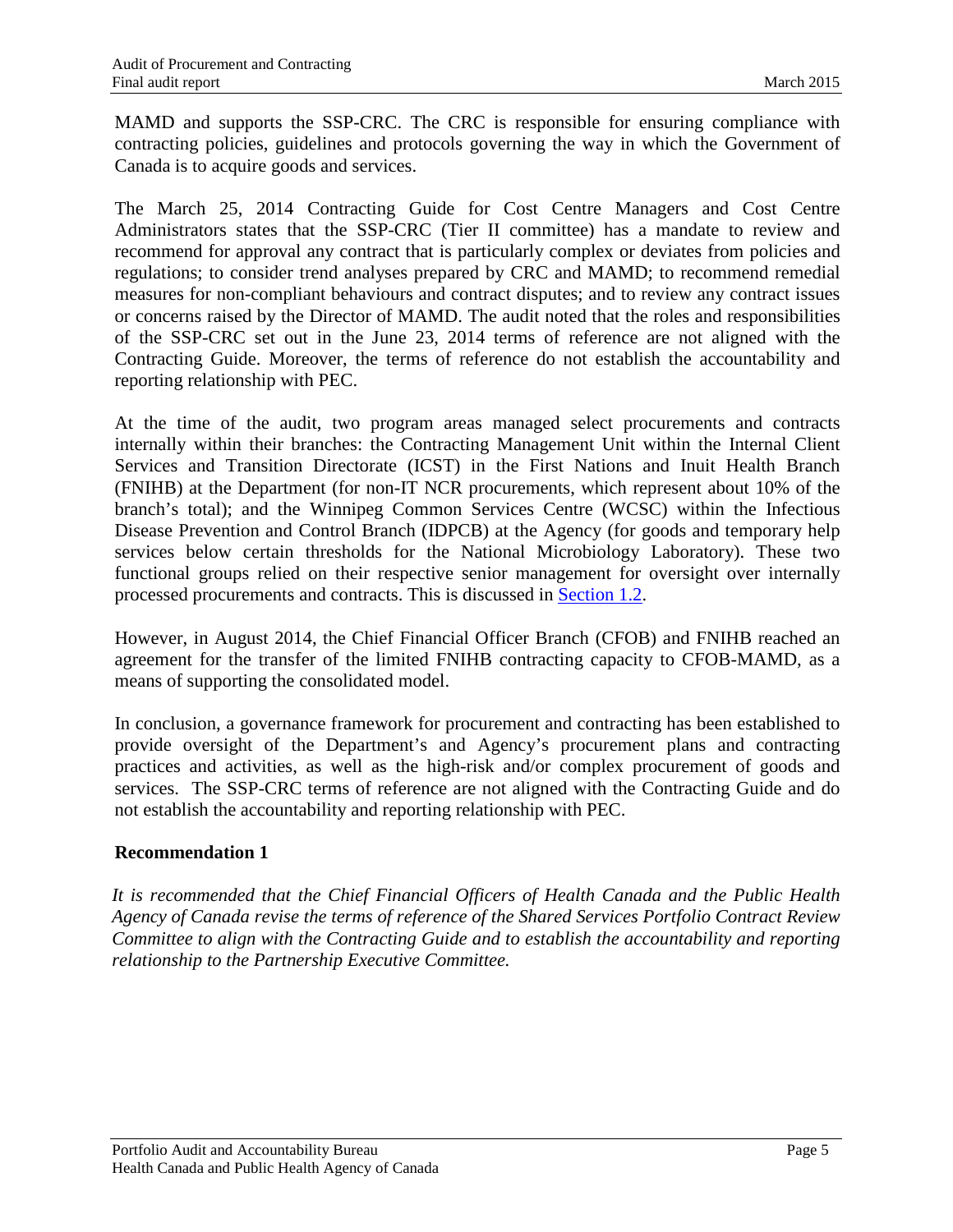#### **Management response**

Management agrees with this recommendation.

The Chief Financial Officers of Health Canada and the Public Health Agency of Canada will revise the terms of reference of the Shared Services Portfolio Contract Review Committee.

The reporting relationship to the Partnership Executive Committee (PEC) will be established when PEC's new governance structure has been confirmed by the Health Canada and the Public Health Agency of Canada Deputy Heads.

### <span id="page-9-0"></span>*1.2 Authority, roles and responsibilities*

*Audit criterion: Authority, roles and responsibilities for procurement and contracting are clearly documented and communicated.*

The roles and responsibilities for procurement and contracting need to be clarified in the organization, so that senior managers can duly exercise stewardship, management and oversight of public resources in the delivery of departmental and agency programs and services.

#### **Authority**

Based on the Department's and the Agency's Delegation of Financial Signing Authorities Matrix, dated October 2013 and December 2013 respectively, the *Financial Administration Act* (FAA) Section 41 authorities (contracting authority) reside with the responsibility centre's manager and procurement officer. In certifying FAA Section 41, the delegated authority confirms the terms and conditions of the contract, as well as their authority to sign the contract for the provision of goods and services. The contracting authorities are also responsible for being aware of statutes, regulations, agreements, policies, directives, procedures and guidelines that impact procurement activities, to ensure transparency, fairness and value for the Crown.

Effective April 1, 2014, FAA Section 41 is exercised by procurement officers for all contracts except for low-dollar transactions of up to \$10,000 (PS2 short form contracts, 942 call-ups, purchase orders and local purchase orders for services), Temporary Help Services standing offers of up to \$400,000 and memorandums of agreement and interdepartmental letters of agreement. A sub-matrix has been developed to include the different levels in the Purchasing Group classification, from PG-01 to PG-06, as well as the Director of MAMD. The delegation of financial limits is the same for both organizations.

At the time of the audit, while the procurement specialists are generally centralized within MAMD, two branches employed procurement specialists to process contractual proposals: FNIHB-ICST at the Department and IDPCB-WCSC at the Agency. As indicated earlier, the procurement specialists under FNIHB were transferred to MAMD in August 2014.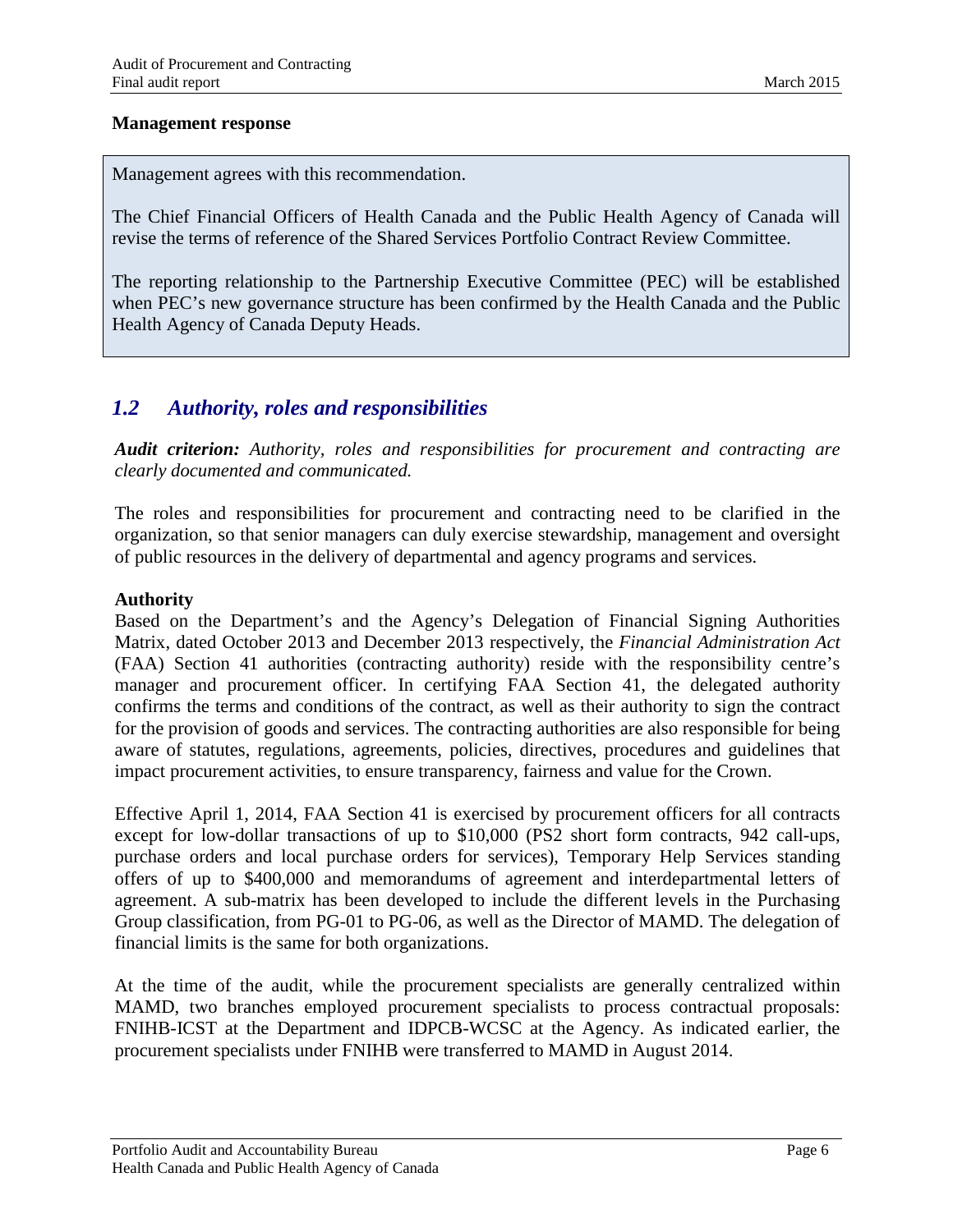Overall, approximately 80% of the value of all procurements for both organizations (or 98% by volume) is internally processed. A breakdown of the contracts processed by Public Works and Government Services Canada (PWGSC), MAMD, FNIHB-ICST and IDPCB-WCSC for calendar year 2013 is set out in Table 2.

| <b>Procurement and Contracting</b><br><b>Functional Support</b> | <b>Volume</b> | Amount        | <b>Percentage</b><br>of Total<br><b>Volume</b> | <b>Percentage</b><br>of Total<br>Amount |  |  |
|-----------------------------------------------------------------|---------------|---------------|------------------------------------------------|-----------------------------------------|--|--|
| <b>Health Canada</b>                                            |               |               |                                                |                                         |  |  |
| <b>PWGSC</b>                                                    | 153           | \$32,381,324  | 1.28%                                          | 17.11%                                  |  |  |
| <b>MAMD, Shared Services Partnership</b>                        | 11,610        | \$152,224,563 | 97.36%                                         | 80.41%                                  |  |  |
| <b>FNIHB-ICST</b>                                               | 162           | \$4,698,703   | 1.36%                                          | 2.48%                                   |  |  |
| <b>Subtotal</b>                                                 | 11,925        | \$189,304,590 | 100%                                           | 100%                                    |  |  |
| Public Health Agency of Canada <sup>2</sup>                     |               |               |                                                |                                         |  |  |
| <b>PWGSC</b>                                                    | 65            | \$19,343,002  | 2.40%                                          | 31.98%                                  |  |  |
| <b>MAMD, Shared Services Partnership</b>                        | 1,442         | \$31,664,386  | 53.21%                                         | 52.35%                                  |  |  |
| <b>IDPCB-WCSC</b>                                               | 1,203         | \$9,482,328   | 44.39%                                         | 15.67%                                  |  |  |
| <b>Subtotal</b>                                                 | 2,710         | \$60,489,716  | 100%                                           | 100%                                    |  |  |

#### **Table 2: Breakdown of contracts processed by PWGSC, MAMD, FNIHB-ICST and IDPCB-WCSC, 2013**

As part of the Economic Action Plan savings strategy, National Microbiology Laboratory procurement was identified by the Agency's senior management as a local requirement (that is, self-contained to serve a specific type of key function). This procurement activity is internally processed by IDPCB-WCSC under the national procurement service delivery model. Over 95% of contractual proposals processed by IDPCB-WCSC relate to the acquisition of goods totalling \$9.3 million and individually valued at less than \$25,000, with a majority procured under a standing offer. Higher complexity and larger value contractual proposals are processed by senior procurement specialists at MAMD (service-related contracts) and by PWGSC. During the 2013 calendar year, 15 procurements for the National Microbiology Laboratory were processed by MAMD, totalling \$1 million, while 35 procurements were processed by PWGSC, totalling \$5 million.

In terms of procurements for the FNIHB, ICST processes all contractual proposals for headquarters, except for IT-related acquisitions. About 85% of contracting proposals were processed by branch internal procurement specialists for headquarters, with the acquisition of services totalling \$4.6 million, of which 15% were procured under a standing offer and/or supply arrangement. IT-related contractual proposals, as well as all branch procurements in the regions, are processed by MAMD and represent 96% of all FNIHB procurements for calendar year 2013.

<span id="page-10-0"></span><sup>&</sup>lt;sup>1</sup> Source: SAP standard query extraction of procurement activities at Health Canada for calendar year 2013, excluding the Automated Procurement Initiation and Commitment System (APICS - former HC standard), credit card acquisitions and interdepartmental type contracts (January 17, 2014).

<span id="page-10-1"></span><sup>&</sup>lt;sup>2</sup> Source: SAP standard query extraction of procurement activities of the Public Health Agency of Canada for calendar year 2013, excluding credit card acquisitions and interdepartmental type contracts (January 17, 2014).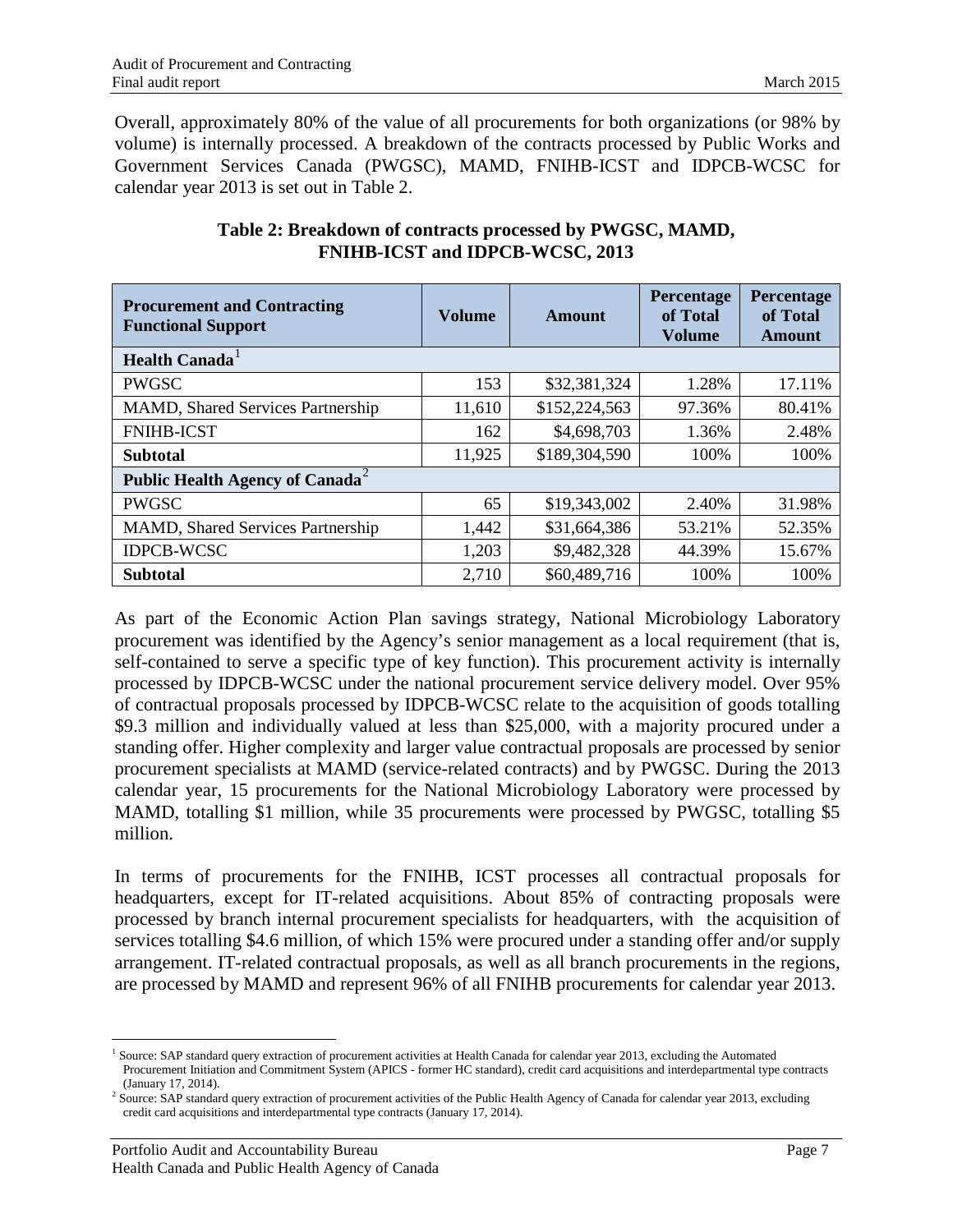#### **Roles and responsibilities**

The roles and responsibilities of cost centre administrators, cost centre managers, Tier I - CRCs and the Tier II – SSP-CRC are set out in A Contracting Guide for Cost Centre Managers and Cost Centre Administrators in Health Canada and the Public Health Agency of Canada, dated March 25, 2014. SSP-CRC's roles and responsibilities are also set out in a terms of reference, dated June 23, 2014. In the case of procurement specialists, their roles and responsibilities are separately documented in the Reference Guide to Procurement and Contracting in Health Canada for Contract Specialists, dated October 2011. Most Purchasing Group (PG) work descriptions across the procurement functional groups are outdated. IDPCB-WCSC updated its work descriptions, including some contextual information related to the national procurement service delivery model. A classification exercise is currently underway to standardize the work descriptions for the procurement specialists in the two organizations.

Overall, the authority, roles and responsibilities for key positions related to procurement and contracting are documented and communicated. However, the SSP-CRC terms of reference are not aligned with the Contracting Guide and do not establish the accountability and reporting relationship with PEC (see [Recommendation 1\)](#page-8-0).

## <span id="page-11-0"></span>**2. Risk management**

## <span id="page-11-1"></span>*2.1 Management of procurement and contracting risks*

*Audit criterion: Mechanisms are in place to identify and manage risks related to non-compliant procurement and contracting practices.*

Integrated risk management is defined by TBS as a continuous, proactive and systematic process to understand, manage and communicate risk from an organization-wide perspective. Proper management of procurement and contracting risks will foster strategic decisions that contribute to the achievement of an organization's overall corporate objectives with respect to culture, framework, practices and business processes.

Through the review of organizational documents, some procurement and contracting risks were observed. There were five risk areas identified during the business transformation process initiated in September 2012: a standardized process that is unresponsive to the organization's needs; compliance to Central Agency policies and regulations; procurement specialist capacity building and loss of corporate knowledge and expertise during the transition; technology that is not supportive of the new procurement service delivery model; and cost centre administrator/cost centre manager readiness in accepting new procurement responsibilities. The related mitigation strategies included stakeholder consultations, development of a new governance framework and enhancement of the departmental financial management system to improve internal controls and a training strategy.

An annual contract verification exercise, on a sampled basis, is performed by MAMD to assess and report on the state of procurement and contracting compliance with relevant government policies and regulations. Some key non-compliance risks identified include the occurrence of pre-contractual work, contracting "after the fact" and contract splitting; mandatory standing offers or supply arrangements not being applied; approval of contracts without sufficient funds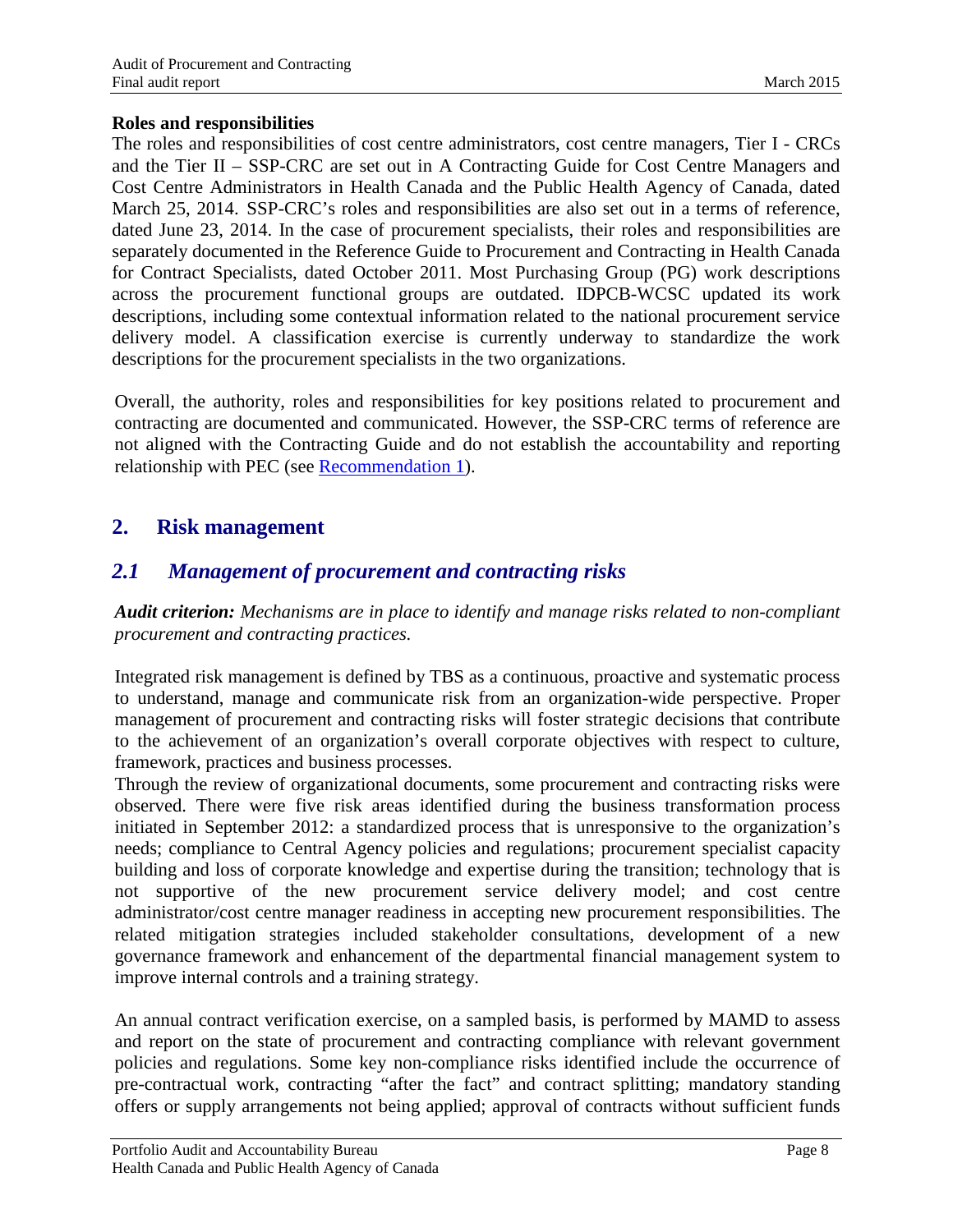or by the proper delegated authority; and the required documents not being properly recorded and retained in all contract files. This annual contract verification exercise is conducted for the Department only. However, it is expected that this mechanism for monitoring and reporting contracting compliance will be expanded to include both organizations through the use of the newly developed draft Procurement Performance Measurement Framework.

The key mitigating mechanism to address some of these non-compliance issues was the implementation of the Procure-to-Pay (P2P) platform. Some established, specific, information technology driven controls include the mapping of material group codes to mandatory standing offers and supply arrangements; the systematic routing of procurement transactions for electronic approval aligned with the delegated financial authority matrix and specimen signature cards; and a centralized repository of required documents for contract files. Real-time updates in the departmental financial management system further assist with the procurement and contracting process in the two organizations, as does invoice validation with contracts to facilitate the payment process.

Other risks observed in the Procurement Compliance and Consequences Framework included increased Crown liability and vulnerability to litigation; potential loss of organizational delegated procurement authorities; inquiries from the Canadian Internal Trade Tribunal and the Office of the Procurement Ombudsman; and unfavourable media attention and public scrutiny. The related mitigation mechanisms were a strengthened governance framework for procurement and contracting and the introduction of a national service delivery model.

The establishment of a dedicated two-tier governance framework for procurement and contracting helps to ensure a consistent process to address and recommend consequences on matters of non-compliance and unacceptable procurement behaviours within the two organizations. Further, the creation of a national standardized approach for procurement and contracting, whereby almost all related activities are centrally managed by MAMD, fosters a consistent application of policies and procedures, with improved operational oversight to monitor non-compliant contracting practices across the two organizations. In their current risk management approach, low-complexity transactions are reviewed by procurement specialists and high-complexity transactions are processed by senior procurement specialists.

The Procurement Compliance and Consequences Framework was presented to senior management at the Department, as well as its Departmental Audit Committee (DAC). Information related to Health Canada's non-compliance and confirming orders for fiscal year 2013-14 were observed in the presentation deck. At the writing of this report, a separate presentation deck has been drafted for the Agency, but the framework has not been shared with senior management. It is important that senior management in both organizations be regularly informed of risk management mitigation strategies pertaining to procurement and contracting.

In November 2013, the first meeting of the Inclusive Contracting Community took place with procurement specialists and management from three procurement functional groups. The purpose of the meetings was to discuss policy clarifications and share operational updates and challenges, including compliance risks, issues and mitigating mechanisms such as planned changes to the approval process for FAA Section 41. One other meeting was held in late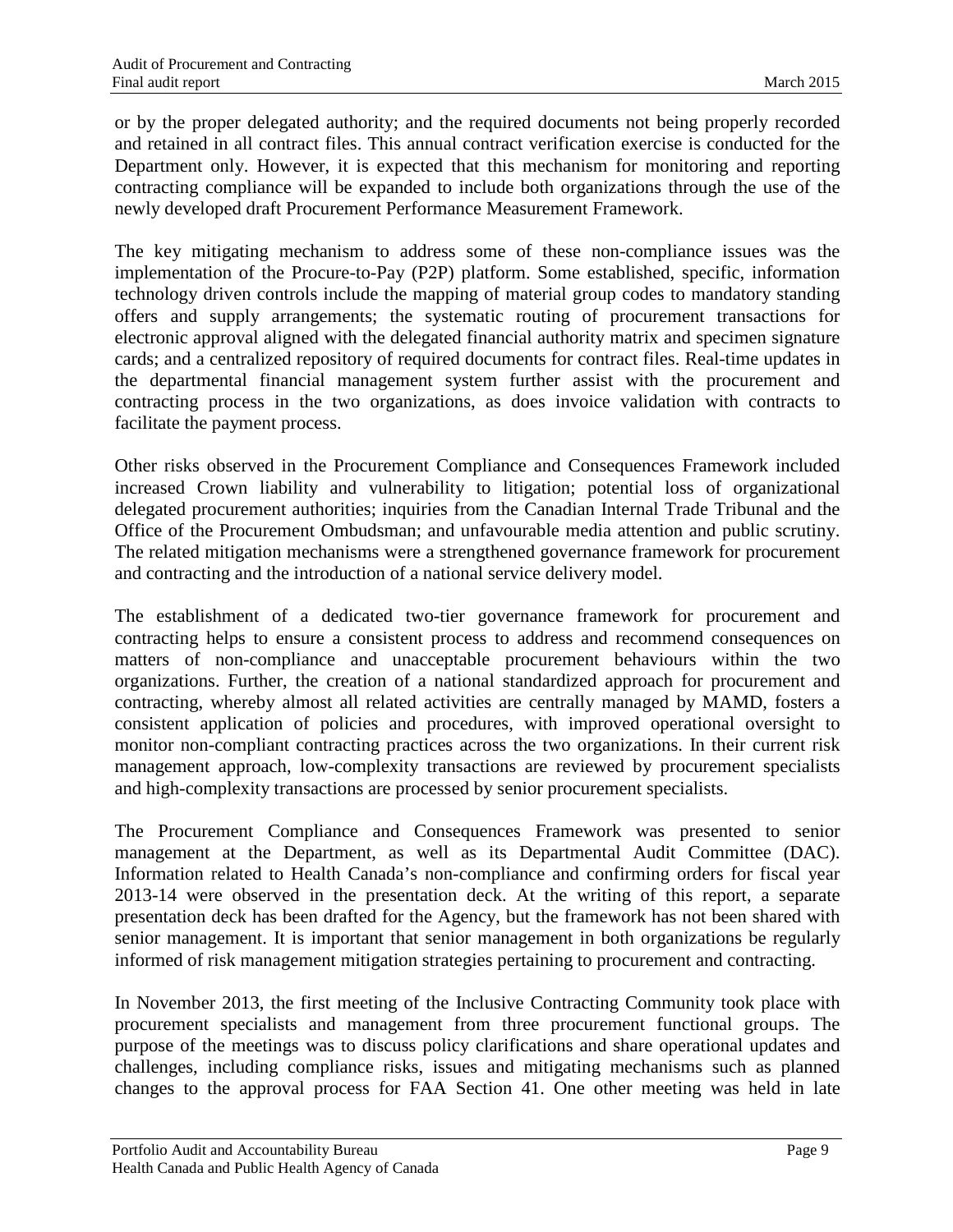February 2014. Moving forward, it is anticipated that Inclusive Contracting Community meetings will take place on a quarterly basis, for information sharing purposes. However, no meeting had occurred since February 2014.

Overall, mechanisms are in place to identify and manage risks. However, both organizations would benefit from MAMD enhancing its risk profile for procurement and contracting, in order to formalize and monitor its risks and mitigation strategies using a systematic approach. This risk analysis exercise could be incorporated as part of MAMD's annual operational planning process (see [Recommendation 3\)](#page-19-0).

## <span id="page-13-0"></span>**3. Internal controls**

## <span id="page-13-1"></span>*3.1 Guidance and tools*

*Audit criterion: Managers with delegated procurement authorities and procurement functional specialists are provided with the necessary training, tools, resources and information needed to foster compliance with relevant policies and regulations.*

MAMD is responsible for communicating new processes and procedures under the national standardized service delivery model, providing updates on the roles and responsibilities of cost centre administrators and cost centre managers and delivering training and tools to support the Department and the Agency.

In terms of organization-specific policies and guidelines, MAMD has posted A Contracting Guide for Cost Centre Managers and Cost Centre Administrators in Health Canada and the Public Health Agency of Canada (dated March 31, 2014) on the intranet to support employees in both organizations regarding their compliance responsibilities pertaining to government contracting policies and regulations. More specifically, this document identifies some questionable and forbidden practices related to conflict of interest, contract tailoring, contract splitting, payrolling, retroactive contracting, sole-sourcing and trade references. For procurement specialists, there is the Reference Guide to Procurement and Contracting in Health Canada for Contract Specialists, dated October 2011.

Another key tool utilized by cost centre administrators and cost centre managers is the P2P platform. It operates as the workflow process for all procurement actions and is a repository of mandatory documents for contract files. During the 2013 calendar year, a number of messages were communicated by the Financial Operations Directorate (FOD), SSP, during the three phases of the P2P Project: Phase I – Invoices and Payments; Phase II – Procurement; and Phase III – Specimen Signature Card. Key information was shared on the new service delivery model and process changes, the P2P platform, the schedules of activity roll-outs, related training and other relevant topics. These communications were found to be informative and timely.

The *my*SOURCE intranet site also offers a variety of useful material to cost centre administrators and cost centre managers. The information is aligned with TB *Contracting Policy* and includes links to PWGSC mandatory standing offers and supply arrangements, as well as Department-specific and Agency-specific standing offers and supply arrangements; quick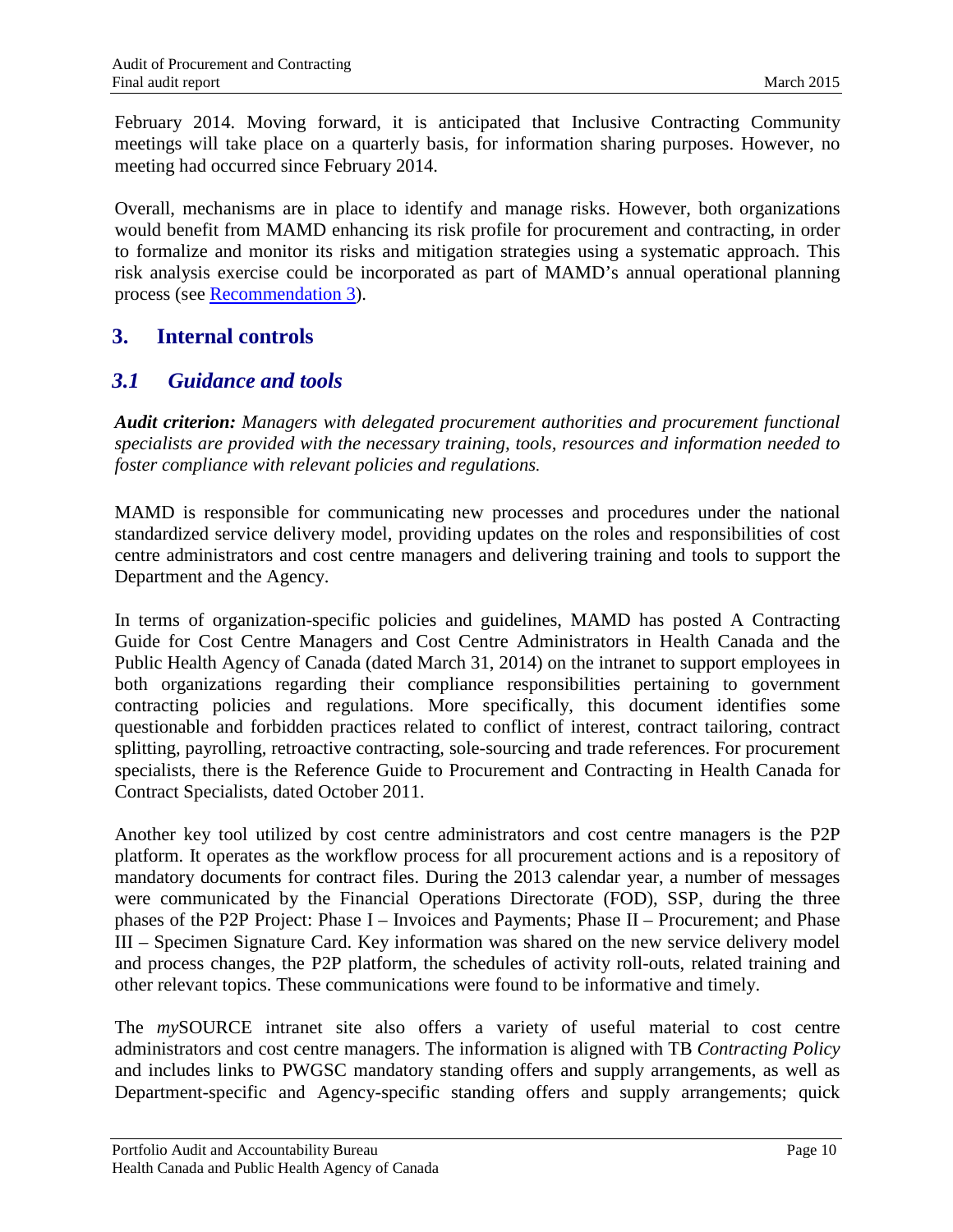reference guides to using the P2P platform; and client completion guidelines and checklists for preparing call-ups against a standing offer (942), purchase orders, short-form contracts (PS2) and purchase requisitions. In addition, procurement specialists are available to provide advice and guidance to employees throughout the contracting process.

In June 2013, the process for the creation, approval and quality assurance of specimen signature cards (SSC) was transitioned from Lotus Notes to P2P. The hard copy SSCs are verified by the editors to ensure that the information reflects what was submitted in P2P and that individuals have completed all the mandatory training for their delegated financial authority. However, in addition to the government-wide mandatory delegated financial authority training delivered by the Canada School of Public Service, Department employees are also required to complete a four-part online Financial Signing Authority mandatory course and evaluation that include the Orientation for the Acquisition of Goods and Services.

There are six information sessions and training courses related to procurement and contracting currently available to employees in both organizations, namely one mandatory course for Department employees and five non-mandatory courses. The three sessions/courses delivered by MAMD focus on the national standardized service delivery model and processes, roles and responsibilities, navigating the P2P platform and contract preparation (Introduction to SAP Material Management Module and the P2P Environment, Procurement 101 and Changes to Section 41 of the *Financial Administration Act*). These sessions/courses are made available to more than 800 employees during the calendar year. Generally, the targeted audiences are cost centre administrators and cost centre managers. However, two online courses are designed for procurement specialists (Aboriginal Considerations in Procurement and Green Procurement). As part of MAMD's Training Strategy for 2013-14, P2P training and new service delivery model information sessions were given to all procurement specialists. In addition, MAMD plans to promote and manage the mandatory training and/or certification of its staff as federal specialists in procurement through the Canada School of Public Service. This is particularly important because the exercise was delegated to procurement specialists in early April 2014.

In conclusion, managers with delegated procurement authorities and procurement specialists are provided with the applicable guidance, tools and training to foster compliance with relevant government contracting policies and regulations. These managers and their administrators also have access to procurement specialists throughout the contracting process.

## <span id="page-14-0"></span>*3.2 Procurement and contracting compliance*

*Audit criterion: The standardized approach to procurement and contracting has effective controls in place to comply with applicable contracting policies and regulations. A formal challenge mechanism is established for all contractual proposals.*

Under the standardized approach, there are two key internal controls to foster compliance with government contracting policies and regulations. They are the Procure-to-Pay platform (P2P) information technology system controls and the review and challenge function performed by procurement specialists.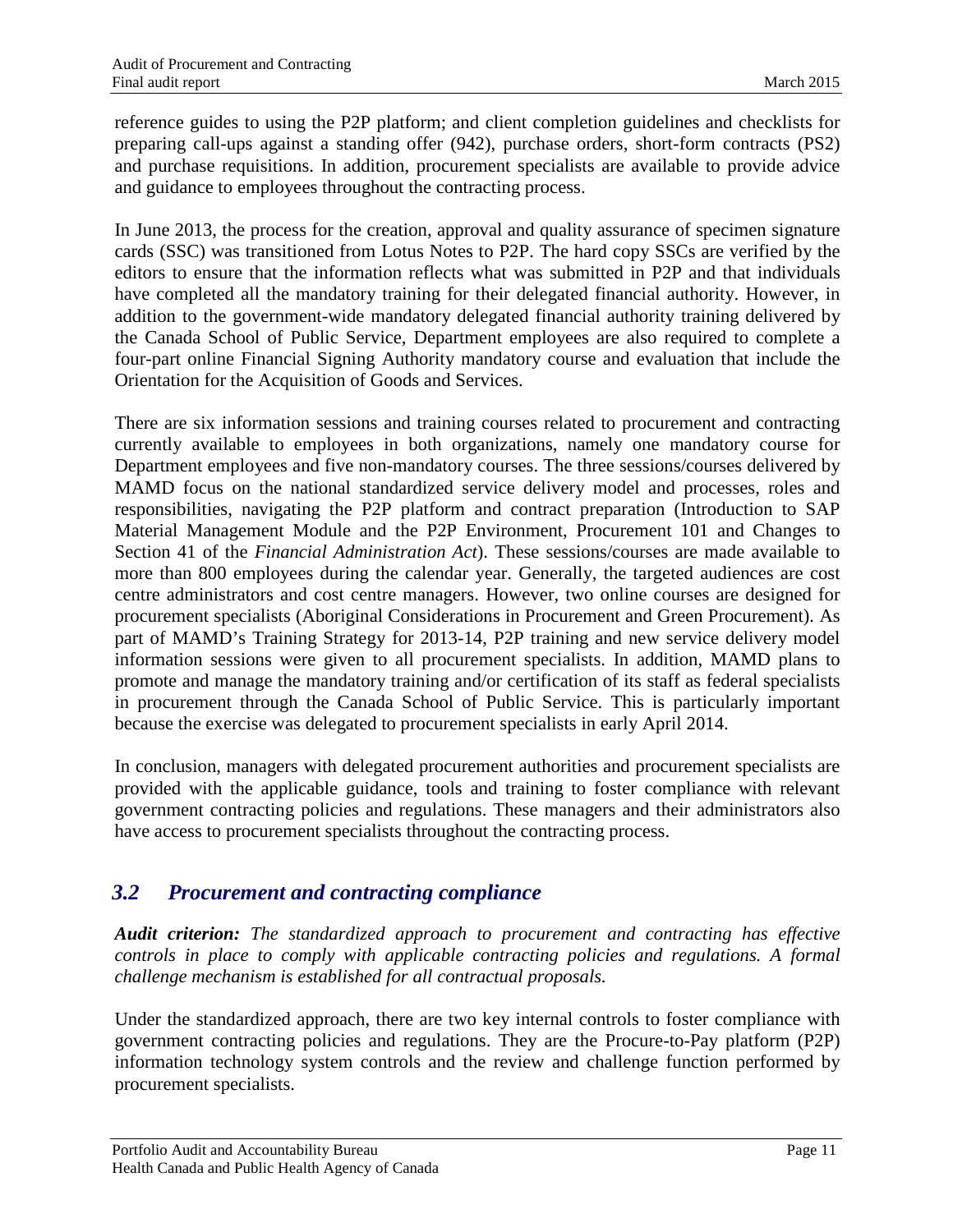#### **Procure-to-Pay**

The key functionalities covered by P2P include the financial system validation of sufficient available funds; the non-processing of transactions without the attachment of mandatory procurement documents in the approval of contractual proposals; the facilitation of FAA Section 32 and 41 approvals for all procurement actions; and the required acceptance of proposals by procurement specialists prior to the signing of contracts.

A critical step before procurement specialist acceptance in P2P is the automated verification that sufficient funds are available, as well the expenditure type or vote, to cover the estimated contract value. This confirmation is conducted at the departmental financial management system (SAP) Funds Management configuration, which is one level below the branch budget allocations. As a result, the onus remains on the responsibility centre managers in the lower tiers, or their delegates, to manually review the budgets in the SAP-controlling configuration prior to approving FAA Section 32. The risk remains that some managers may not have the necessary available funds to cover the cost of goods and/or services at the time of contracting. IDPCB-WCSC performs an independent review of available funds in the responsibility centre manager's budget as part of its procurement process.

The audit examined a representative sample of procurement actions in P2P in both organizations, to verify that key internal controls were operating as intended; that the funds commitment and contract approval were authorized by the appropriate delegated authority prior to the contract start date; that the required documents for specific contract types supported best value, competition and fairness; and that the corresponding procurement specialist performing the review and challenge function was at the appropriate level established by MAMD.

Automated routing of procurement actions for FAA Sections 32 and 41 approvals is based on the organization's financial delegated authority matrix and specimen signature cards. Some exceptions observed in the sampled contract files included:

- Cost centre administrators who exercised FAA Section 32 on nine contracts: Cost centre administrators are not authorized to exercise FAA Section 32, as per both organizations' Delegated Financial Signing Authority matrices. This P2P routing error was resolved as of June 11, 2013.
- The absence of specimen signature cards with physical signatures in SAP for nine instances of FAA Section 32 and 41 approvals at the Department: According to the business process for specimen signatures, the card is terminated if the original signed specimen signature card is not received within two weeks of activation.

It is important that business processes be respected and that due diligence be properly exercised by individuals with delegated financial signing authorities.

Depending on the selected type of contract, different mandatory documents are required for upload into P2P. The system cannot confirm whether the appended document is indeed the identified document, but this technological control serves as a prompt. Users can delete and replace original mandatory attachments after acceptance/release by the purchasing group and FAA Section 41 approval. All procurement actions require at a minimum a statement of work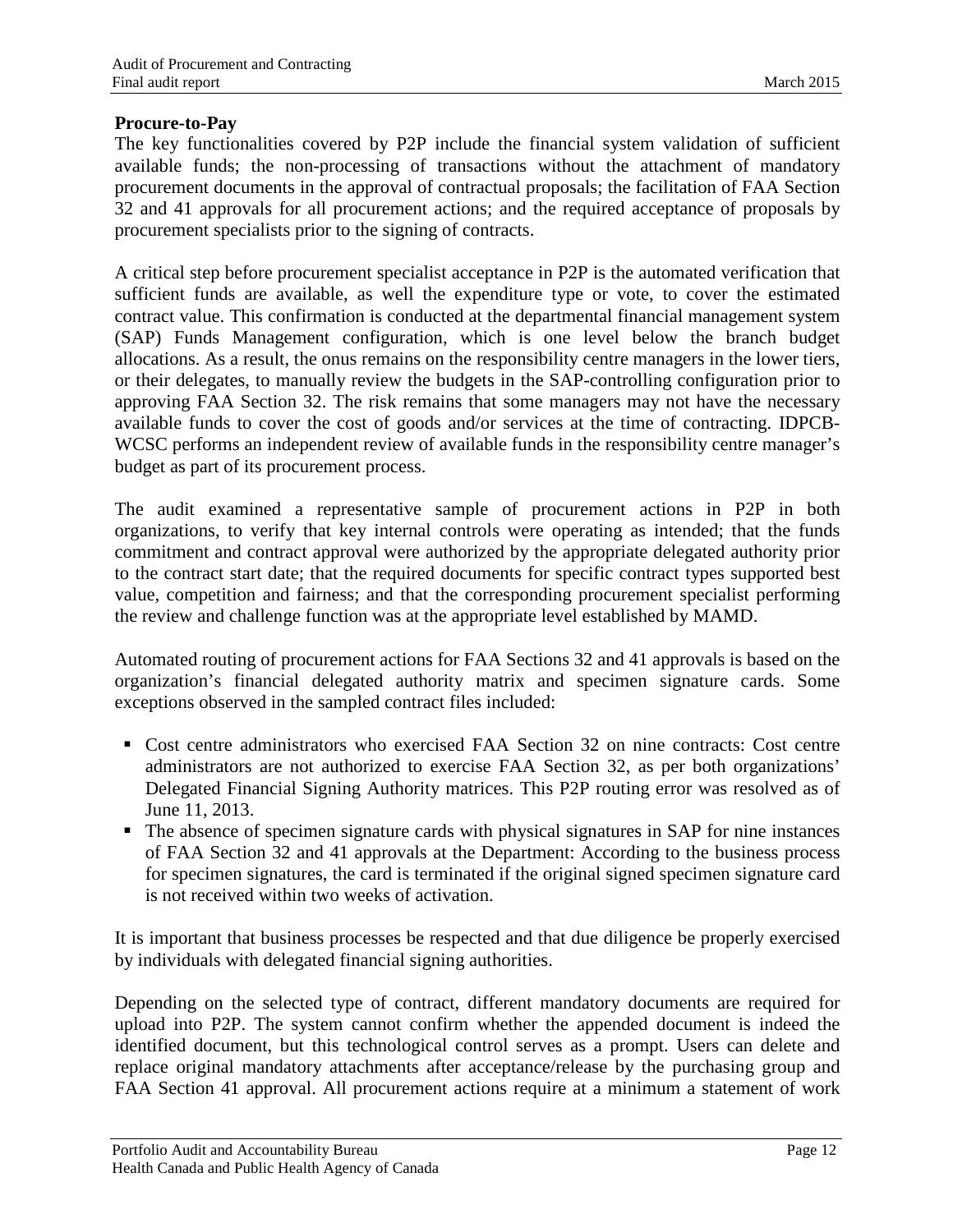and/or a proposal and signed contract, with additional documents needed as the contracting complexity increases.

Some exceptions observed in the sampled contract files included the following.

- Six procurements did not contain the required mandatory documents in SAP.
- For the Department, there were 18 instances in which the signed contract was not filed in SAP.
- For the Agency, there were seven instances in which the signed contract was not filed in SAP.

It may be that further guidance needs to be developed by MAMD and communicated to cost centre administrators and cost centre managers, to clarify which substitutions may be acceptable, based on certain conditions, for not attaching the P2P-specified mandatory documents.

In addition to the system routing to cost centre administrators for approval of FAA Section 32, the Department and the Agency had sought and were granted a short-term exemption by PWGSC from using mandatory procurement vehicles for requirements under \$10,000, from the date of P2P implementation to March 31, 2013.

The implementation of P2P as the central repository was expected to ensure an audit trail in the approval of the contact proposal and to demonstrate that management was provided with sufficient information to make an informed decision, as well as to demonstrate best value, competition, fairness and transparency in the procurement process. However, based on the sampled contract files, most non-compliance issues uncovered relate to improper contracting documentation in SAP. It is important that all stakeholders participate in ensuring that all required information is placed in the contract file, as specified in TB *Contracting Policy*, for inclusion in P2P. Such elements include a proposal, cost information, selection of contractors, technical evaluation, negotiated prices, hierarchy of approvals, contracts and amendments, method and basis of payment, terms of reference and advance payments, as well as key remarks such as sole-source and amendment justifications and the involvement of a procurement review committee and its recommendation.

#### **Formal review and challenge by procurement specialists**

As noted in [Section 2.1,](#page-11-1) MAMD has established a risk-based contracting proposal review and challenge process for functional oversight and quality assurance of the procurement process. All contractual proposals for the procurement of goods and services are prepared and reviewed by procurement specialists, as well as being reviewed by the two-tier governance committees, as appropriate. Under this approach, cost centre administrators and cost centre managers are responsible for the processing of temporary help services up to \$400,000, under a standing offer. This threshold is considerably greater than the \$10,000 limit established for other types of contracts. In order to exercise this specific method of supply, users are required to take a mandatory training course delivered by PWGSC before obtaining access to its temporary help services tool with a \$400,000 maximum allowable limit. Further, this standing offer process is on a first right of refusal basis and those documents are subject to the review process by MAMD's procurement specialists to ensure compliance. For calendar year 2013, temporary help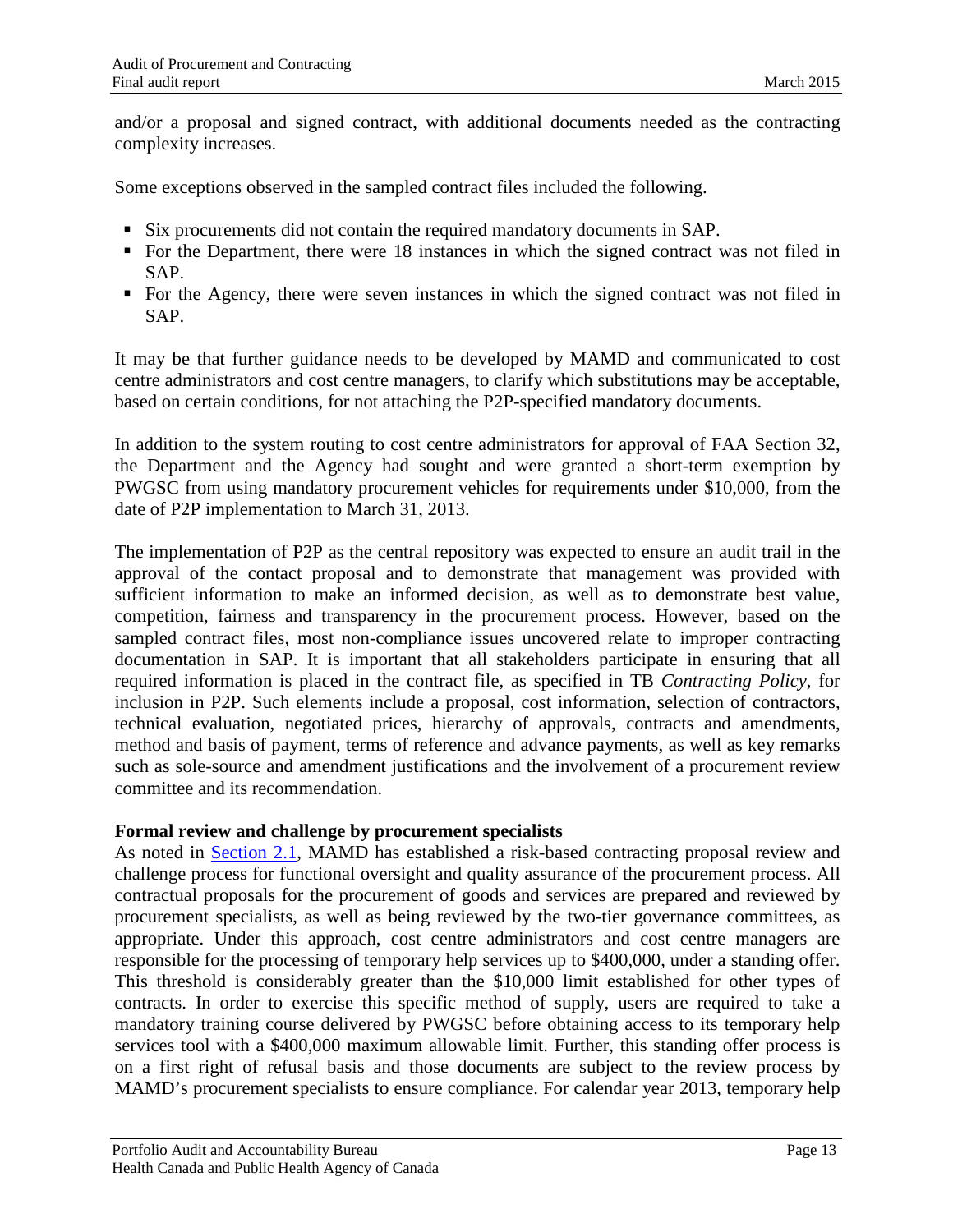services procured by the Department and the Agency were for \$19 million (529 contracts) and \$4 million (90 contracts), respectively.

Higher complexity transactions, such as sensitive purchases, PS1 long-form contracts over North American Free Trade Agreement (NAFTA) thresholds and 9200 Purchase Requisitions, are processed by senior procurement specialists (PG-03s or higher) and PWGSC to reduce the risk of potential non-compliance with government contracting policies and regulations.

Checklists have been developed by MAMD to guide procurement specialists in their compliance review and processing of various types of contracts. These checklists address key elements such as required documents, sole-source justification, the adequacy of the statement of work, the appropriateness of the evaluation criteria and the selection methodology. Based on walkthroughs with procurement specialists in all three functional groups, it was acknowledged that these individuals do not use the checklists. It is important that procurement specialists complete the checklists or other templates and attach them in P2P, to be able to identify situations where potential non-compliance was observed and handled. It would also facilitate the escalation of situations that warrant the review, decisions and recommendations of the CRC, as well as maintain a documented record.

Enhancement of the internal controls for procurement and contracting was observed through the implementation of P2P and the review and challenge function performed by procurement specialists. However, improvements are required to ensure that all required documents are maintained in the central repository (SAP) and that there is an audit trail in the contract approval process to demonstrate best value, competition, fairness and transparency.

#### **Recommendation 2**

*It is recommended that the Chief Financial Officers of Health Canada and the Public Health Agency of Canada strengthen procurement and contracting documentation to ensure that all required documents are maintained in the central repository and that there is an audit trail in the contract approval process to demonstrate best value, competition, fairness and transparency.*

#### **Management response**

Management agrees with the recommendation.

Effective April 1, 2014, Financial Operations Directorate implemented new delegations for contracting authorities under Section 41 of the *Financial Administration Act* to Procurement Specialists (PGs) that apply to both Health Canada and the Public Health Agency of Canada. As a result, the procurement and contracting practices and processes have been strengthened.

The Chief Financial Officer Branch will formalize a business process that will enhance current communication of risk concerns from past non-compliance transactions appropriately by developing a business process and tools for PG-5 Managers and other Materiel and Assets Management Division managers.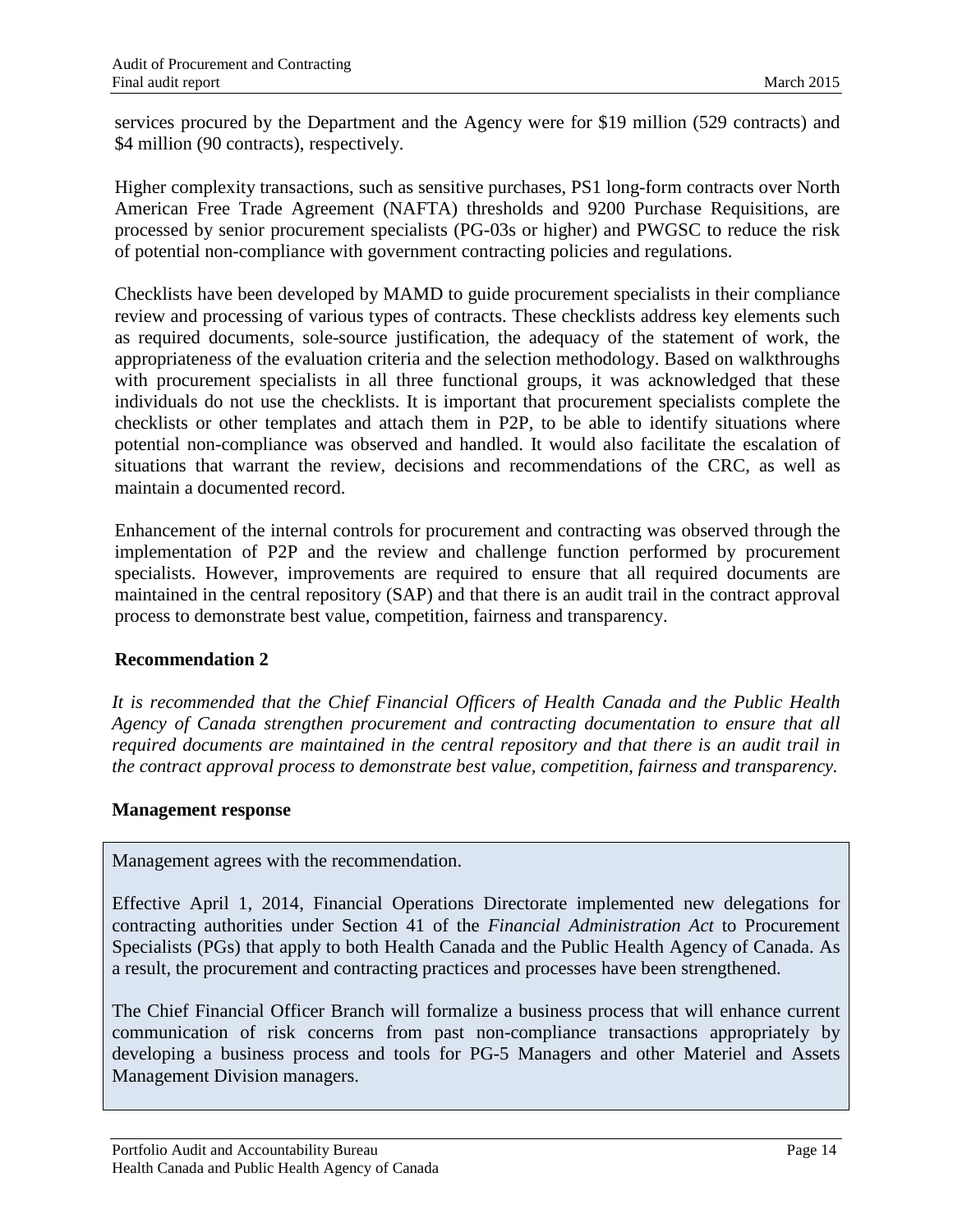## <span id="page-18-0"></span>*3.3 Monitoring and reporting activities*

*Audit criterion: Procurement and contracting practices and controls are regularly monitored and reported to provide management with reliable information, in order to manage risks and operational requirements effectively.*

MAMD is responsible for the ongoing monitoring of the effectiveness of procurement and contracting activities. This practice serves as an early warning, to enable timely decision-making and corrective actions, and provides a basis for continuous improvement to the related processes, systems and controls in place. The establishment of a defined and consistent monitoring and reporting process for procurement and contracting will act to mitigate the risks related to noncompliance, increased public scrutiny and litigation.

The key monitoring and reporting activities performed by MAMD to manage risks and operational requirements effectively are the quarterly contracting activity report analysis, the ongoing monitoring of non-compliance situations and confirming orders tracking and quarterly proactive disclosure reporting.

#### **Contracting activity report analysis**

The contracting activity report analysis provides senior management with statistics and identifies trends in procurement and contracting activity at the departmental level. It also includes monitoring and reporting against branch procurement plans and linkages to the departmental Investment Plan. MAMD prepares this analysis as part of the monthly Health Canada Departmental Dashboard and reports quarterly at the branch level.

For the Agency, this analysis is presented to senior management on a quarterly basis and does not include branch level statistics and trends. It should be noted that while MAMD is integrated in the Department's annual operational planning process, the same is not true for the Agency's annual operational planning process. As a consequence, the quarterly reports for the Agency do not include monitoring and reporting against branch procurement plans and linkages to the Agency's Investment Plan.

The spirit behind sharing branch-specific information with the planners, branch senior financial officers, strategic human resources directors and investment planning colleagues is to inform the Management Variance Reporting challenge function and quarterly monitoring of planning activities. It was observed that there are significant discrepancies in actual branch contracting activities relative to their procurement plans. Discussions have taken place between MAMD and the Integrated Planning and Performance Reporting System team at the Department to explore ways to provide branches with quarterly or mid-year opportunities to adjust their original procurement plans to reflect any significant change in strategy or circumstance. As a result, the use of current procurement forecasts will provide more meaningful information for financial resource management purposes and assist MAMD in capacity planning for anticipated procurement service demands.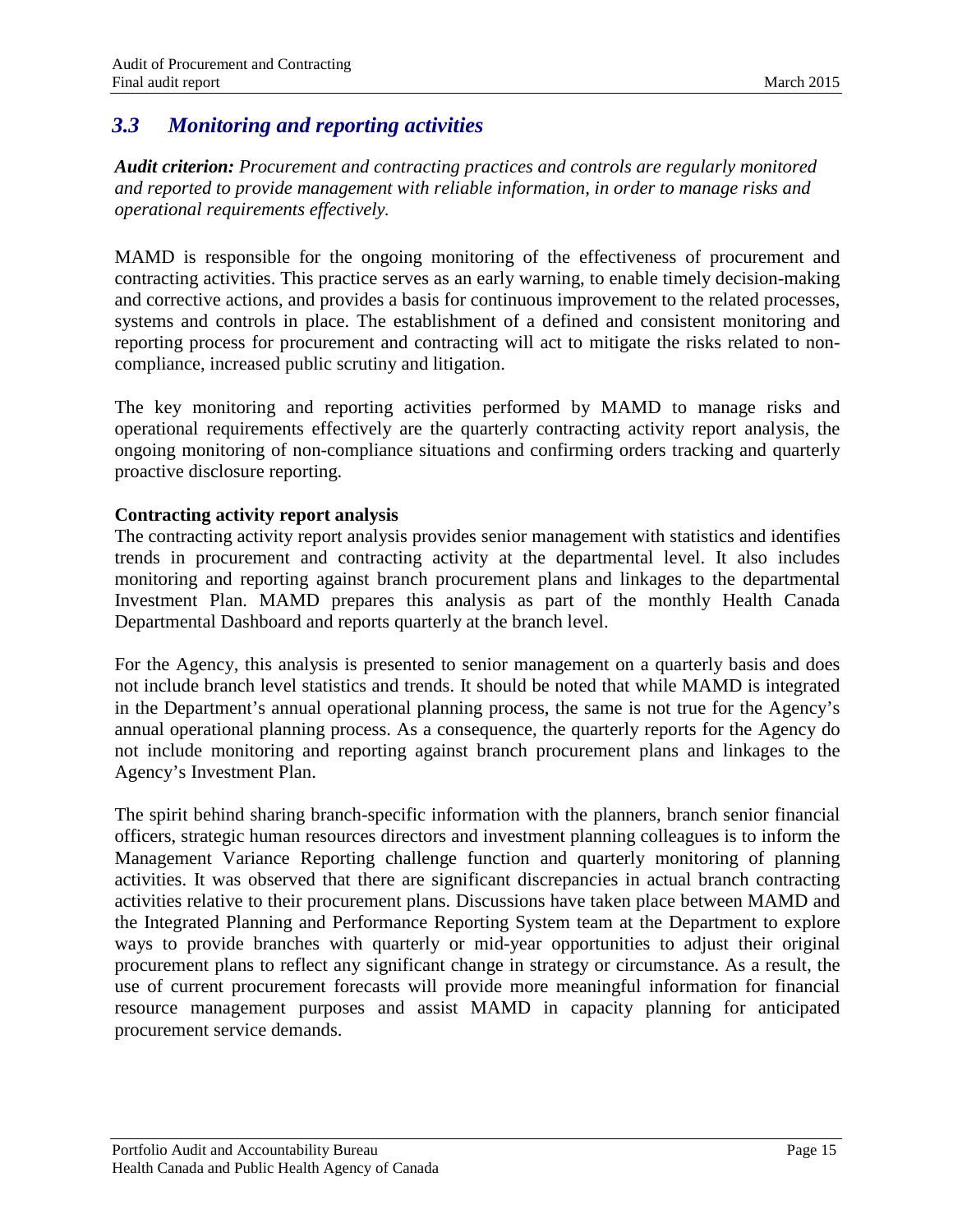#### **Non-compliance situations and confirming orders tracking**

An important role that MAMD plays is to monitor acquisition processes on an ongoing basis, to ensure that those involved are fulfilling their responsibilities consistently, regularly and appropriately and to ensure compliance with policies and regulations governing federal government contracting. The scope of MAMD's compliance monitoring includes procurement actions processed by FNIHB-ICST at the Department and IDPCB-WCSC at the Agency. It is anticipated that compliance monitoring will be performed on a monthly basis, with results presented quarterly to management for more timely action, when required.

The MAMD Compliance and Consequences Log for 2013-14 was maintained to capture situations of non-compliance. Similar information for prior periods was not tracked because it was previously not under the direct purview of MAMD. To address recurring issues, procurement strategies were developed to assist with business demands such as the establishment of longer-term nursing contracts and standing offers for medical supplies. No case file closing dates were identified to assess the efficiency in dealing with non-compliance situations in the two organizations. A gap was observed in the business process to capture confirming orders in the P2P platform, so that they can be monitored and proactively disclosed. MAMD is working on this gap. Forty-two confirming orders totalling \$913,000 at the Department and three confirming orders totalling \$12,000 for the Agency were recorded in MAMD's Compliance and Consequences Log for 2013-14, but were not found in P2P.

#### **Proactive disclosure**

Proactive disclosure reporting is facilitated by the departmental financial management system. There is a checkbox for employees in the Purchasing Group classification to manually exclude transactions when they meet certain criteria such as being deemed "an impairment to national security" and/or valued at less than \$10,000.

MAMD monitors and reports on contracting activities and non-compliant risks and occurrences. The level of detailed financial information and the frequency of presentations to senior management vary at the Department and the Agency.

### <span id="page-19-0"></span>**Recommendation 3**

*It is recommended that the Chief Financial Officers of Health Canada and the Public Health Agency of Canada ensure that the current monitoring and reporting regime, including monitoring of risks and mitigation strategies for both organizations, are endorsed by the Partnership Executive Committee, to ensure that the regime responds to the information needs of both organizations.*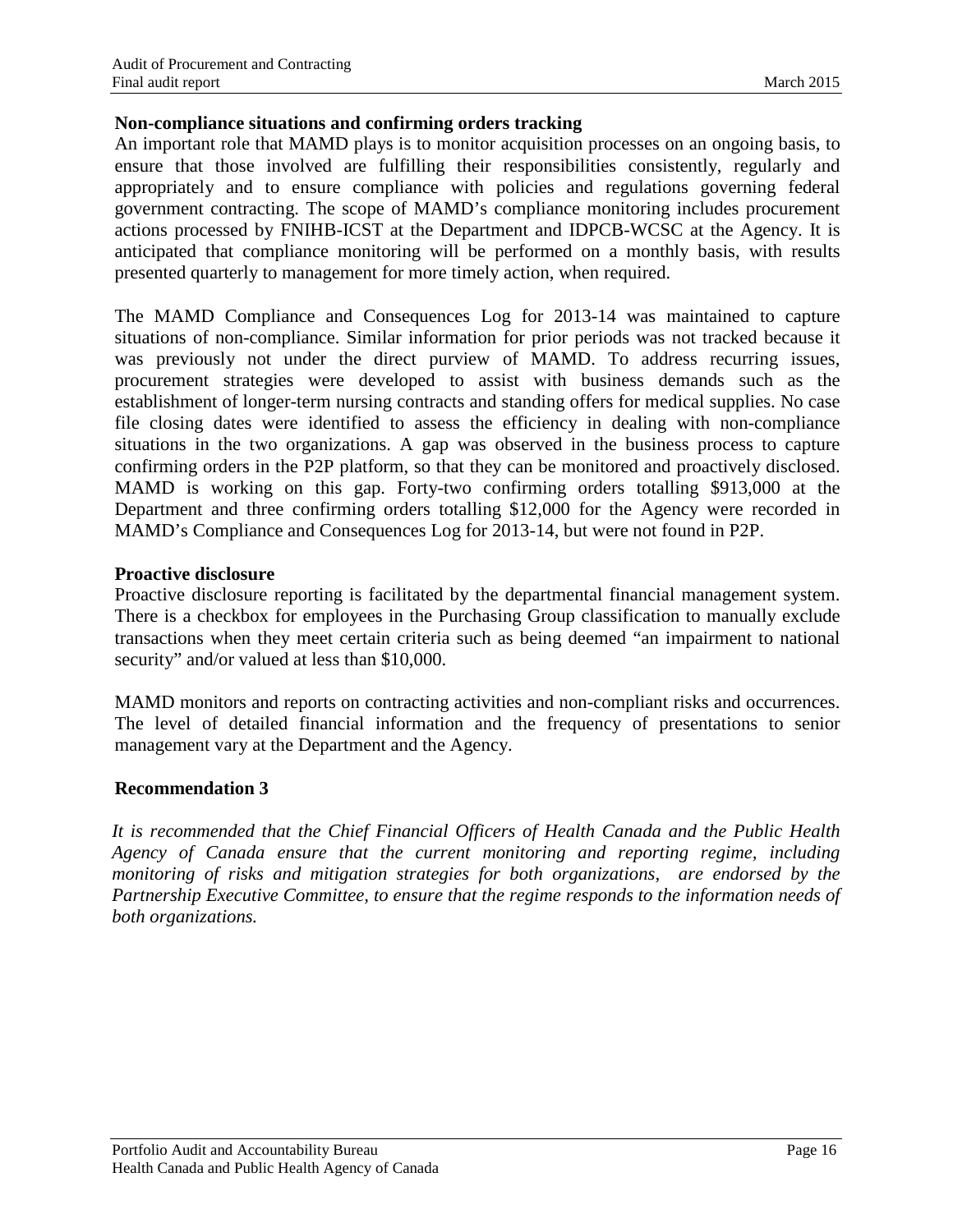#### **Management response**

Management agrees with the recommendation.

MAMD will provide the Chief Financial Officers of Health Canada and the Public Health Agency of Canada with the current monitoring and reporting regime, to confirm that it responds to the information needs of each organization.

### <span id="page-20-0"></span>*3.4 Performance measurement framework*

*Audit criterion: A defined framework is in place to identify, measure and evaluate the effectiveness and efficiency of the Department's and Agency's procurement and contracting practices. Procurement and contracting activities are conducted within established service standards.*

Performance measurement is the process of aligning financial resources, information systems and employees to achieve strategic objectives and priorities in an effective manner. It is important that organizations have a performance measurement strategy and framework to set critical success factors and identify the key performance indicators and expected results used to evaluate the effectiveness and efficiency of their internal services.

In September 2013, MAMD developed the draft Procurement Performance Measurement Framework to facilitate the establishment and implementation of a meaningful, evidenceinformed assessment of the efficiency and effectiveness of its service delivery through relevant, achievable and sustainable performance indicators. Some key performance areas identified are timeliness, cost effectiveness, procurement and contracting compliance, collaborations with business partners and value-added strategic direction. The draft Procurement Performance Measurement Framework and Acquisition Service Program Logic Model incorporate some preliminary TB performance measurements developed to assist departments and agencies with their related initiatives. There are a total of nineteen performance indicators related to MAMD's acquisition services. For the purposes of the audit, the two key performance indicators of greatest importance and relevance are the percentage of selected procurement actions that, upon review, were considered to be fully compliant and the percentage of times that service standards were met.

#### **Procurement and contracting compliance**

The performance indicator on compliance is intended to monitor the acquisitions process on an ongoing basis, to ensure that those involved are fulfilling their responsibilities consistently, regularly and appropriately. This monitoring is intended to fulfill the following objectives:

- Ensure compliance with policies and regulations governing federal government contracting;
- Assess the integrity of the procurement process;
- Determine the reliability of information for reporting and monitoring purposes;
- Assess the effectiveness of the Contract Review Committee (CRC); and
- Ascertain the improvements that can be made in the service contracting process.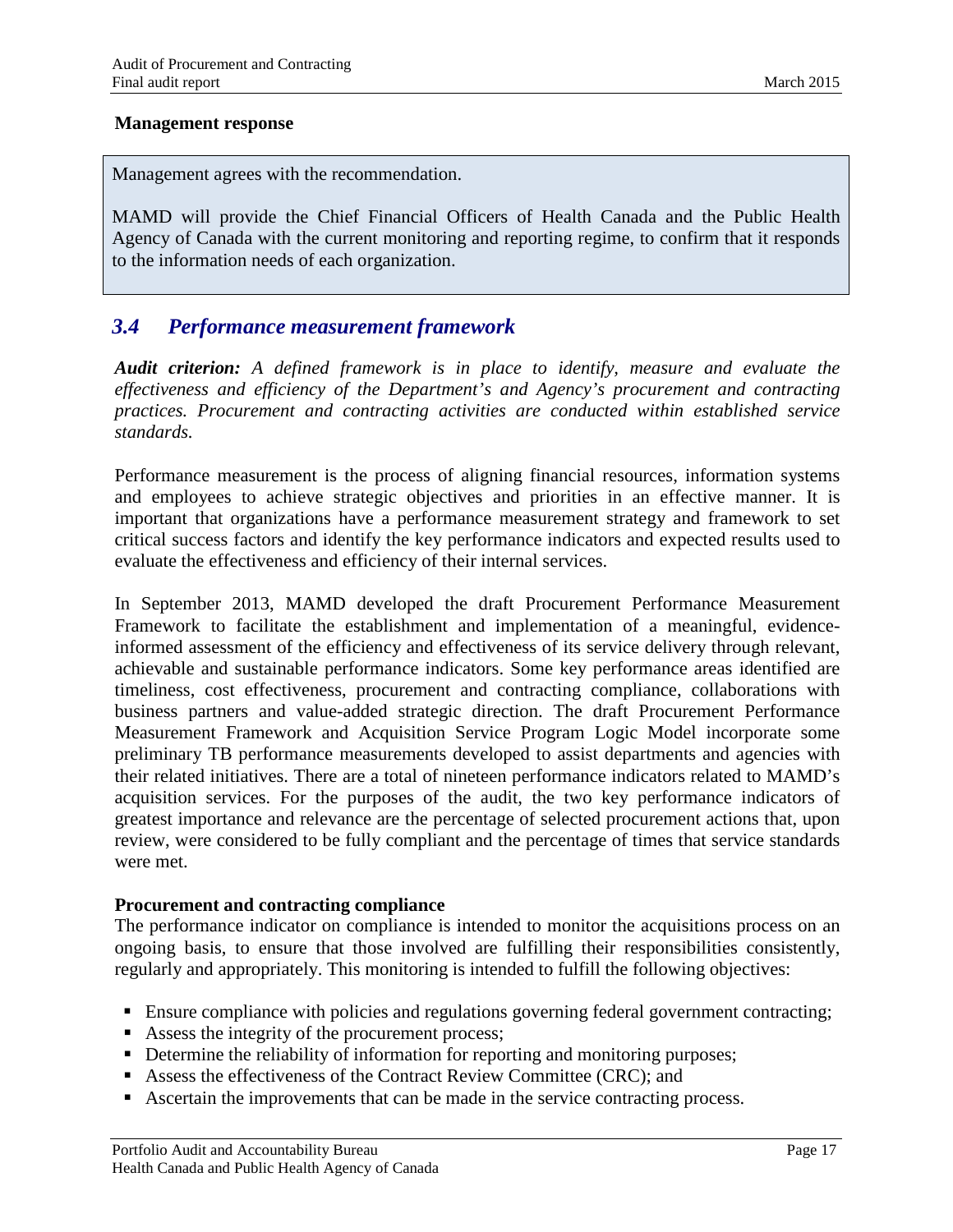Based on the draft MAMD Performance Report 2013-14 for the Department and the Agency, dated February 19, 2014, the current design for evaluating the proposed performance indicator would not allow MAMD to provide a comprehensive compliance assessment or to draw a conclusion regarding the percentage of selected procurement actions that, upon review, were considered to be fully compliant. It would be beneficial if senior management of the two organizations could be provided with an overall assessment of their procurement and contracting compliance with government contracting policies and regulations, in order to facilitate the necessary remedial action and decision-making.

#### **Service standards**

MAMD has established and publicized service standards for the procurement process for various types of contracts, from beginning to end. These service standards allow MAMD to measure its performance while shaping client expectations of service delivery times in processing their procurement needs. P2P was expected to capture the actual processing times and to benchmark them against the established service standards. There are currently no departmental financial management system (SAP) reports that can be generated to obtain detailed service standards information. SAP-reported actual service times are based on an average of all procurement transactions in P2P. For example, the average processing time for procurement actions was about one day and 10 hours for the period from April 1 to December 31, 2013. The Framework for the Integrated Resource Management System team is assisting MAMD with IT reporting enhancements, to segregate service standard metrics by organization, branch, contract type and queue times.

At the time of the audit, the monthly service standards reports prepared by MAMD tracked only the time spent by procurement specialists in processing contract proposals. Since the reported results include only MAMD's level of effort and exclude any backlog or wait time in the queue for MAMD processing, the reporting service standards are not comparable to the publicized metrics. Based on MAMD metrics, procurement specialists met their service standards 80% of the time for the Department and 84% of the time for the Agency, for calendar year 2013, when excluding memorandums of understanding/agreements and interdepartmental letters of agreement. These results indicate some inefficiency in the procurement process that may warrant further examination.

While the current approach provides direct performance information on the combined functional groups providing the service delivery, it limits the perspective of how each organization may be impacted. As a result, it is more difficult to diagnose bottlenecks, to identify synergies and opportunities for efficiency across contract administration activities and to communicate to all stakeholders the significance of working together in the best interest of the organization. It is important that service standards consider the start-to-end processing activities, to assess the organization's overall procurement efficiency.

It should be noted that IDPCB-WCSC has established its own set of service delivery standards. The existence of different service standards in processing procurement actions would suggest that clients within the Department and the Agency may be serviced within different expected durations, which is not consistent with a national standardized approach for procurement and contracting.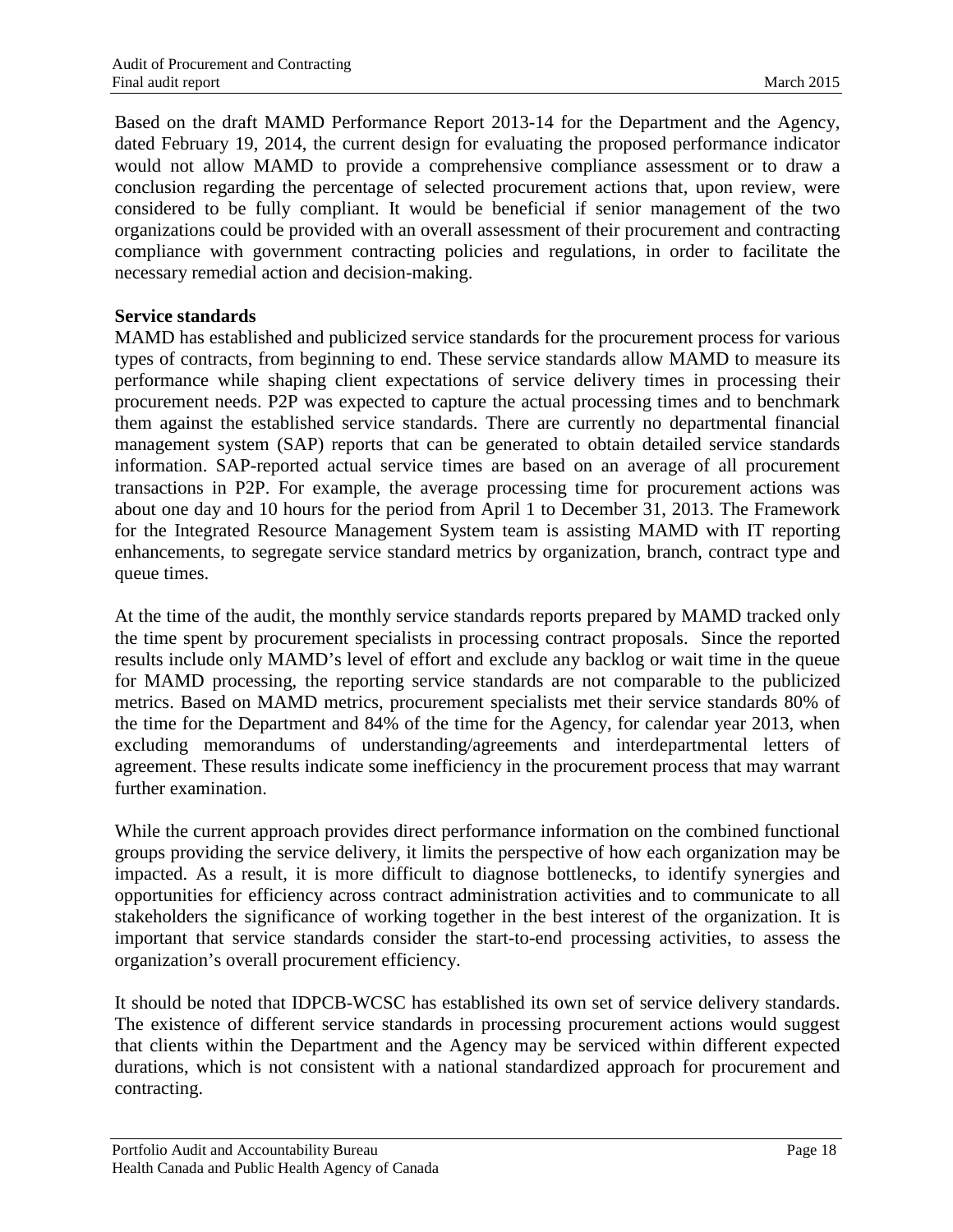#### **Other performance measures**

With respect to client satisfaction, MAMD has developed a client survey questionnaire to capture the views and opinions of its clients on the degree to which it has provided the information, knowledge and other support they need to execute their procurement and material management roles, responsibilities and obligations. MAMD launched the survey in May 2014 and may consider leveraging the survey results from the recent P2P post-mortem exercise conducted by FNIHB-ICST for its branch. Other performance indicators include information on the planned training of clients and the refreshing of policies, guidelines and tools used by staff and clients.

In conclusion, MAMD has developed a draft Procurement Performance Measurement Framework for procurement and contracting that includes relevant performance indicators. Updates are needed to ensure a comprehensive assessment of compliance and procurement service delivery at an organization level, in order to identify areas for risk mitigation or enhancements to guidance, tools and/or processes.

#### **Recommendation 4**

*It is recommended that the Chief Financial Officers of Health Canada and the Public Health Agency of Canada implement a performance measurement framework for procurement and contracting that:*

- *Ensures that the reporting of procurement and contracting service standards is comparable, comprehensive and reflects actual total processing times; and*
- *Incorporates remedial actions to address unmet performance measures that have a risk impact.*

#### **Management response**

Management agrees with the recommendation.

MAMD will provide the Chief Financial Officers of Health Canada and the Public Health Agency of Canada with a revised performance measurement framework for procurement and contracting that:

- Ensures that the reporting of procurement and contracting services standards is comparable, comprehensive and reflects actual total processing times by enhancing SAP reporting capabilities to meet the requirements; and
- Incorporates remedial actions to address unmet performance measures that have a risk impact through the addition of an action plan component to the performance measurement report.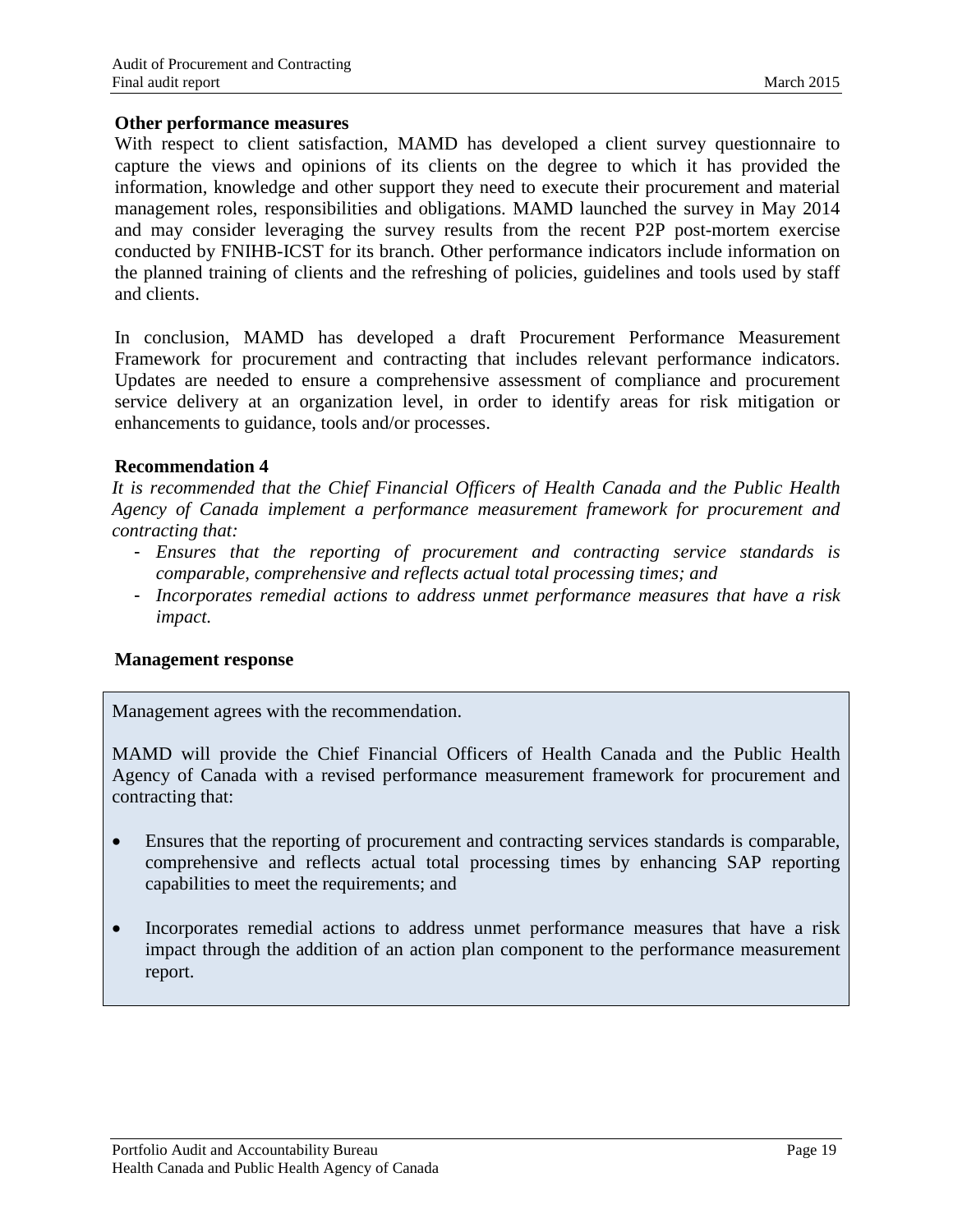# <span id="page-23-0"></span>**C - Conclusion**

The audit concluded that the management control framework in place to support the procurement and contracting practices in the Department and the Agency needs moderate improvement.

The audit found that a governance framework was in place to provide oversight of the Department's and Agency's procurement plans and contracting practices and activities, as well as the high-risk and/or complex procurement of goods and services. Authority, roles and responsibilities for key positions related to procurement and contracting were documented and communicated. However, the Shared Services Portfolio Contract Review Committee's terms of reference should be revised to align with the Contracting Guide and to establish the accountability and reporting relationship with the Partnership Executive Committee (PEC). Overall, mechanisms were in place to identify and manage risks related to non-compliant procurement and contracting practices.

Managers with delegated procurement authorities and procurement specialists were provided with the appropriate guidance, tools and training needed to foster compliance with relevant government contracting policies and regulations.

Enhancement to the internal controls for procurement and contracting was observed through the implementation of the Procure-to-Pay (P2P) platform and the review and challenge function performed by procurement specialists. However, improvements are required to ensure that all required documents are maintained in the central repository (SAP) and that there is an audit trail in the contract approval process, so as to demonstrate best value, competition, fairness and transparency.

The existing monitoring and reporting regime should be endorsed by PEC to ensure that it appropriately reflects the risk management and operational needs of each organization. The draft procurement performance measurement framework used to evaluate the effectiveness and efficiency of procurement and contracting practices needs to be updated to ensure that there is a comprehensive assessment of compliance and procurement service delivery at an organizational level and that it identifies areas for risk mitigation and operational enhancement.

The areas for improvement that have been noted will collectively strengthen the management control framework, to better support procurement and contracting at the Department and the Agency.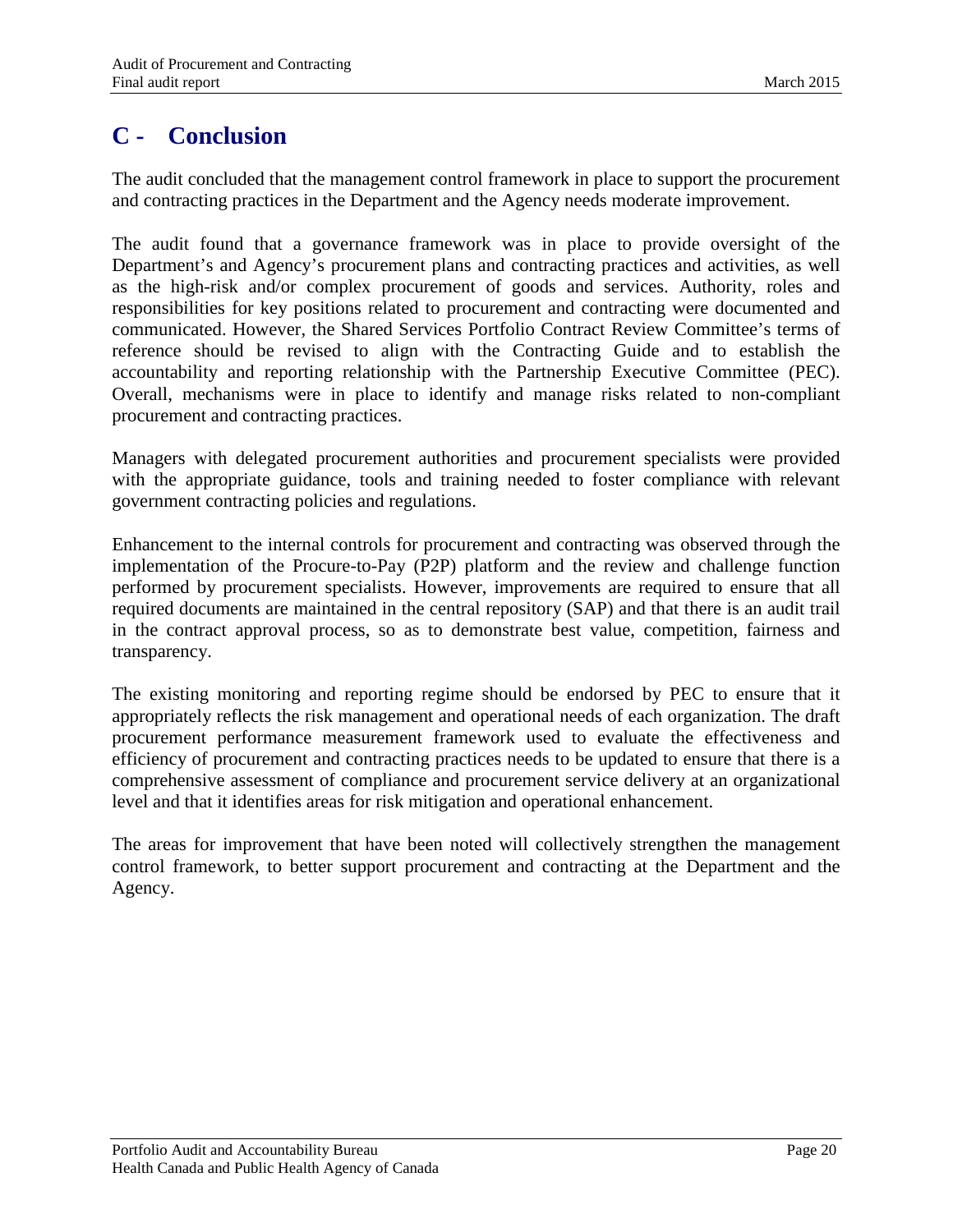# <span id="page-24-0"></span>**Appendix A – Specific lines of enquiry and criteria**

| <b>Audit of Procurement and Contracting</b>                        |                                                                                                                                                                                                                                                                                |  |  |  |
|--------------------------------------------------------------------|--------------------------------------------------------------------------------------------------------------------------------------------------------------------------------------------------------------------------------------------------------------------------------|--|--|--|
| <b>Criteria Title</b>                                              | <b>Audit Criteria</b>                                                                                                                                                                                                                                                          |  |  |  |
|                                                                    | <b>Line of Enquiry 1: Governance</b>                                                                                                                                                                                                                                           |  |  |  |
| 1.1 Governance structure <sup>4, 5</sup>                           | A governance framework is in place to provide oversight of the<br>Department's and Agency's procurement plan and contracting practices<br>and activities, as well as the high-risk and/or complex procurement of<br>goods and services.                                        |  |  |  |
| 1.2 Authority, roles<br>and responsibilities <sup>3, 4, 5</sup>    | Authority, roles and responsibilities for procurement and contracting are<br>clearly documented and communicated.                                                                                                                                                              |  |  |  |
| Line of Enquiry 2: Risk management                                 |                                                                                                                                                                                                                                                                                |  |  |  |
| 2.1 Management of<br>procurement and<br>contracting risks $^{3,4}$ | Mechanisms are in place to identify and manage risks related to non-<br>compliant procurement and contracting practices.                                                                                                                                                       |  |  |  |
|                                                                    | Line of Enquiry 3: Internal controls                                                                                                                                                                                                                                           |  |  |  |
| 3.1 Guidance and tools $3, 4, 5$                                   | Managers with delegated procurement authorities and procurement<br>functional specialists are provided with the necessary training, tools,<br>resources and information needed to foster compliance with relevant<br>policies and regulations.                                 |  |  |  |
| 3.2 Procurement and<br>contracting compliance<br>3, 4, 5           | The standardized approach to procurement and contracting has effective<br>controls in place to comply with applicable contracting policies and<br>regulations. A formal challenge mechanism is established for all<br>contractual proposals.                                   |  |  |  |
| 3.3 Monitoring and<br>reporting activities <sup>3, 4, 5</sup>      | Procurement and contracting practices and controls are regularly<br>monitored and reported to provide management with reliable<br>information, in order to manage risks and operational requirements<br>effectively.                                                           |  |  |  |
| 3.4 Performance<br>measurement framewor<br>$k^{4, 5}$              | A defined framework is in place to identify, measure and evaluate the<br>effectiveness and efficiency of the Department's and Agency's<br>procurement and contracting practices. Procurement and contracting<br>activities are conducted within established service standards. |  |  |  |

Information sources:

<sup>&</sup>lt;sup>3</sup> Treasury Board of Canada *Contracting Policy* 4 Treasury Board of Canada Secretariat's Guide for Managers and Internal Audit: Monitoring Procurement and Contracting

<sup>(2004)&</sup>lt;br><sup>5</sup> Treasury Board of Canada Secretariat's Guideline on Common Financial Management Business Process 3.1 – Manage Procure to Payment (January 2012)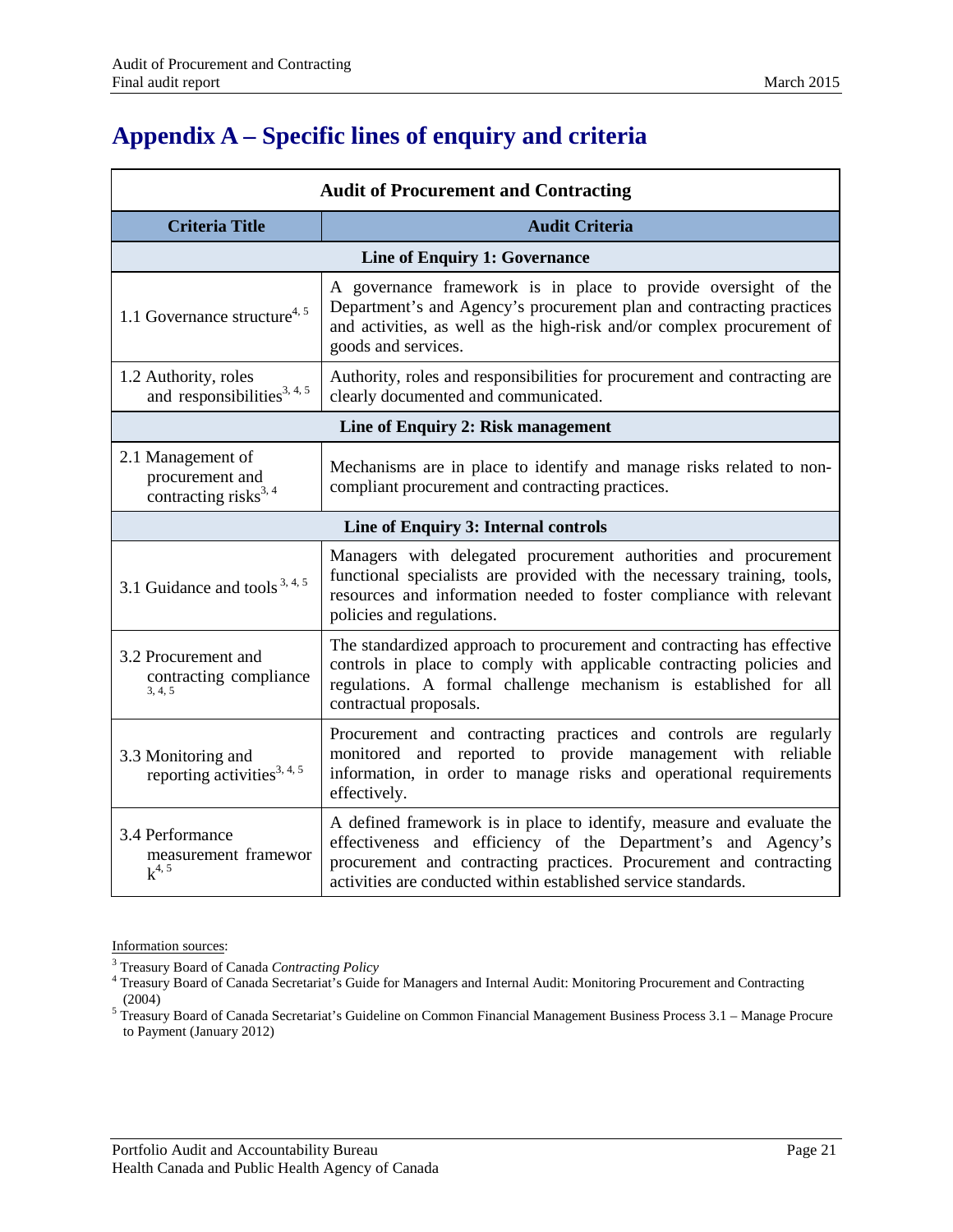# <span id="page-25-0"></span>**Appendix B – Scorecard**

| <b>Audit of Procurement and Contracting</b>                  |               |                                                                                                                                                                                                                                                                                                                                                                                                                                                                                                                                                                                  |                    |  |  |
|--------------------------------------------------------------|---------------|----------------------------------------------------------------------------------------------------------------------------------------------------------------------------------------------------------------------------------------------------------------------------------------------------------------------------------------------------------------------------------------------------------------------------------------------------------------------------------------------------------------------------------------------------------------------------------|--------------------|--|--|
| <b>Criterion</b>                                             | <b>Rating</b> | <b>Conclusion</b>                                                                                                                                                                                                                                                                                                                                                                                                                                                                                                                                                                | Rec #              |  |  |
| <b>Governance</b>                                            |               |                                                                                                                                                                                                                                                                                                                                                                                                                                                                                                                                                                                  |                    |  |  |
| 1.1 Governance<br>structure                                  |               | A governance framework for procurement and contracting<br>has been established to provide oversight of the<br>Department's and Agency's procurement plans<br>and<br>contracting practices and activities, as well as the high-risk<br>and/or complex procurement of goods and services.<br>However, the Shared Services Portfolio Contract Review<br>Committee's terms of reference should be revised to align<br>with the Contracting Guide<br>and to establish<br>the<br>and reporting relationship<br>accountability<br>with<br>the<br>Partnership Executive Committee (PEC). | 1                  |  |  |
| 1.2 Authorities,<br>roles and<br>responsibilities            |               | Overall, the authority, roles and responsibilities for key<br>positions related to procurement and contracting are<br>documented and communicated.                                                                                                                                                                                                                                                                                                                                                                                                                               | Refer to<br>rec.1  |  |  |
|                                                              |               | <b>Risk management</b>                                                                                                                                                                                                                                                                                                                                                                                                                                                                                                                                                           |                    |  |  |
| 2.1 Management of<br>procurement<br>and contracting<br>risks |               | Overall, mechanisms are in place to identify and manage<br>risks related to non-compliant procurement and contracting<br>practices. However, both organizations would benefit from<br>the Materiel and Assets Management Division (MAMD)<br>enhancing its risk profile for procurement and contracting,<br>in order to formalize and monitor its risks and mitigation<br>strategies using a systematic approach.                                                                                                                                                                 | Refer to<br>rec. 3 |  |  |
|                                                              |               | <b>Internal controls</b>                                                                                                                                                                                                                                                                                                                                                                                                                                                                                                                                                         |                    |  |  |
| 3.1 Guidance and<br>tools                                    |               | Managers with delegated procurement authorities and<br>procurement specialists are provided with the appropriate<br>guidance, tools and training needed to foster compliance<br>with relevant government contracting policies<br>and<br>regulations.                                                                                                                                                                                                                                                                                                                             |                    |  |  |
| 3.2 Procurement<br>and contracting<br>compliance             |               | Enhancement to the internal controls for procurement and<br>contracting was observed through the implementation of the<br>Procure-to-Pay (P2P) platform and the review and challenge<br>function performed by procurement specialists. However,<br>improvements are required to ensure that all required<br>documents are maintained in the central repository (SAP)<br>and that there is an audit trail in the contract approval<br>process to demonstrate best value, competition, fairness and<br>transparency.                                                               | $\overline{2}$     |  |  |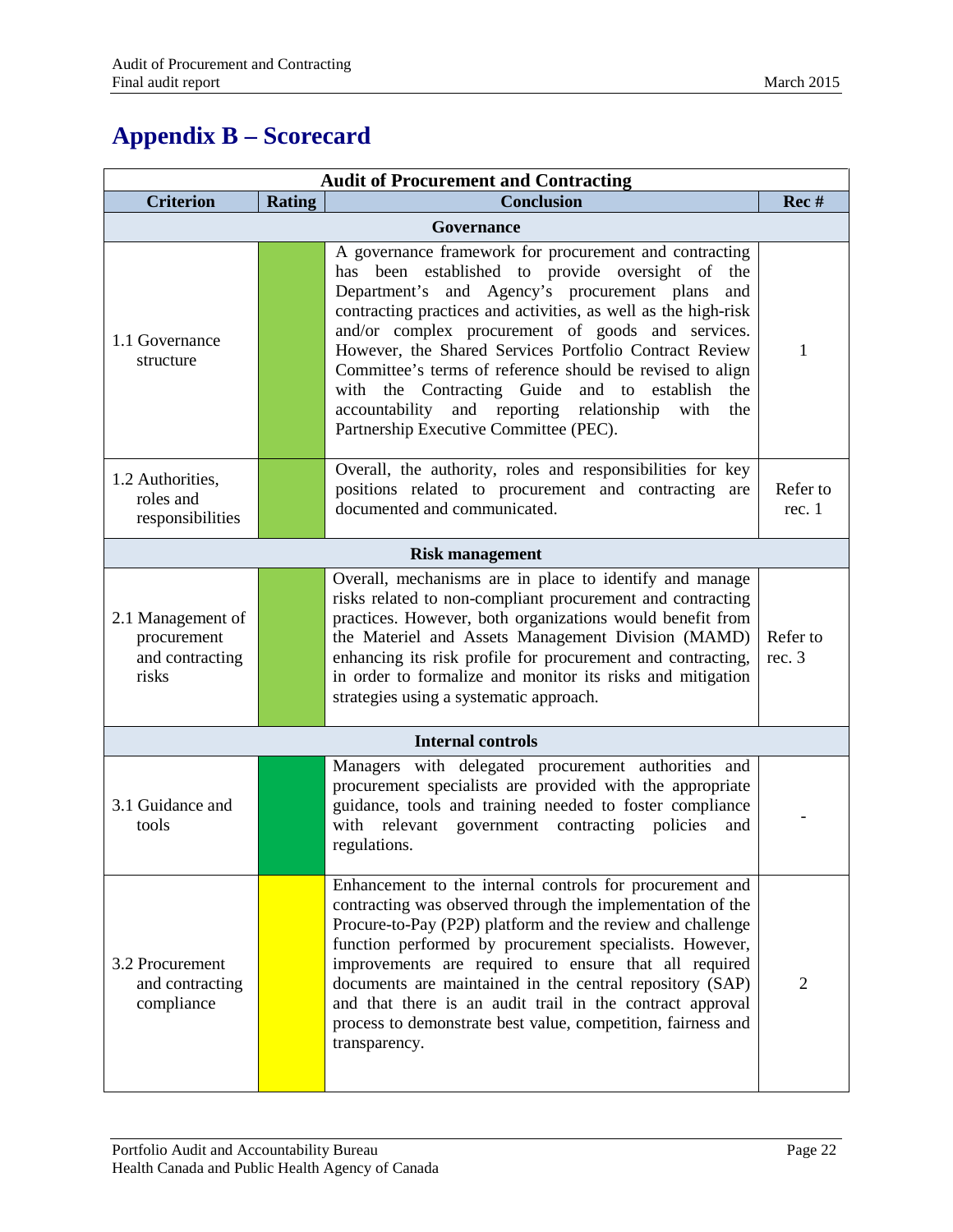| <b>Audit of Procurement and Contracting</b>   |               |                                                                                                                                                                                                                                                                                                                                                                                                                                               |      |  |  |
|-----------------------------------------------|---------------|-----------------------------------------------------------------------------------------------------------------------------------------------------------------------------------------------------------------------------------------------------------------------------------------------------------------------------------------------------------------------------------------------------------------------------------------------|------|--|--|
| <b>Criterion</b>                              | <b>Rating</b> | <b>Conclusion</b>                                                                                                                                                                                                                                                                                                                                                                                                                             | Rec# |  |  |
| 3.3 Monitoring and<br>reporting<br>activities |               | MAMD monitors and reports on contracting activity and<br>procurement and contracting practices. The level of detailed<br>financial information and the frequency of presentations to<br>senior management vary at the Department and the Agency.<br>The existing monitoring and reporting regime should be<br>endorsed by PEC, to ensure that it appropriately reflects the<br>risk management and operational needs of each<br>organization. | 3    |  |  |
| 3.4 Performance<br>measurement<br>framework   |               | MAMD has developed a draft Procurement Performance<br>Measurement Framework for procurement and contracting<br>that includes relevant performance indicators. Updates are<br>needed to ensure a comprehensive assessment of compliance<br>and procurement service delivery at an organization level, in<br>order to identify areas for risk mitigation and operational<br>enhancement.                                                        |      |  |  |

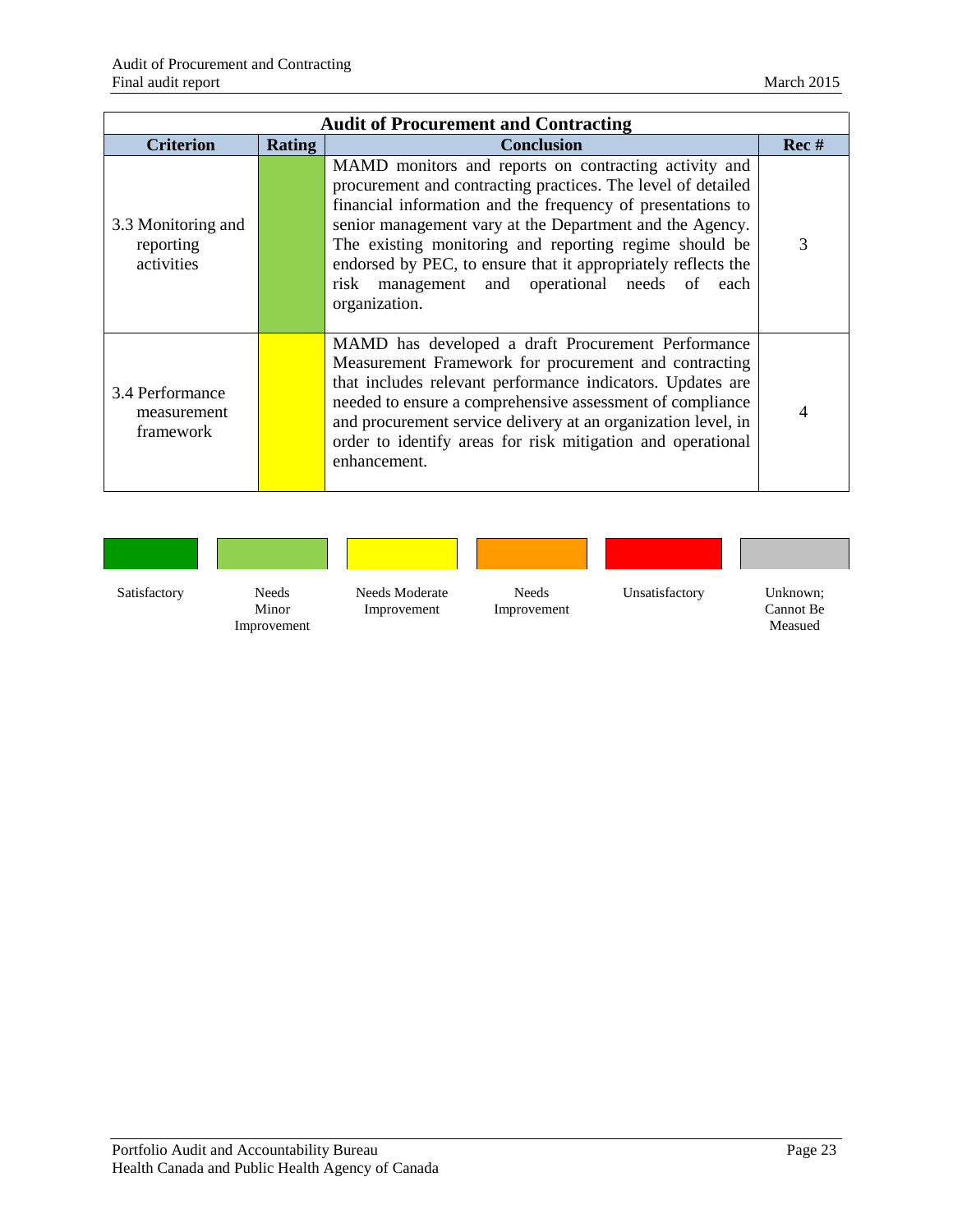## **Appendix C – Procurement and contracting governance**



<span id="page-27-0"></span>

<sup>6</sup> The PEC-Financial Operations Co-Management Table Sub-committee discusses items that include accounting operations and procurement as it pertains to the Shared Services Partnership.

<sup>7</sup> The Shared Service Portfolio Contract Review Committee (SSP-CRC) reviews and recommends for approval any contracts that are particularly complex or that deviate from policies and regulations and recommends corrective measures and consequences for non-compliant procurement behaviours. This committee is co-chaired by the Chief Financial Officers of Health Canada and the Public Health Agency of Canada. The Chief Financial Officers are responsible for reporting matters of interest to their respective Deputy Head.

<sup>8</sup> The four Contract Requisition and Review Committees provide functional oversight and quality assurance in relation to contract administration and on an exceptional basis, escalate extraordinary cases to the SSP-CRC. Each committee is chaired by a PG-05 Manager in the Materiel and Assets Management Division.

<sup>9</sup> The Contracting Management Unit within the Internal Client Services and Transition Directorate at Health Canada processes all contracting proposals at headquarters in FNIHB except for IT-related procurements.

<sup>10</sup> The Winnipeg Common Services Centre within the Infectious Disease Prevention and Control Branch at the Agency processes all contracting proposals for the National Microbiology Laboratory except for service-related procurement.

Portfolio Audit and Accountability Bureau Page 24 Public Health Agency of Canada and Health Canada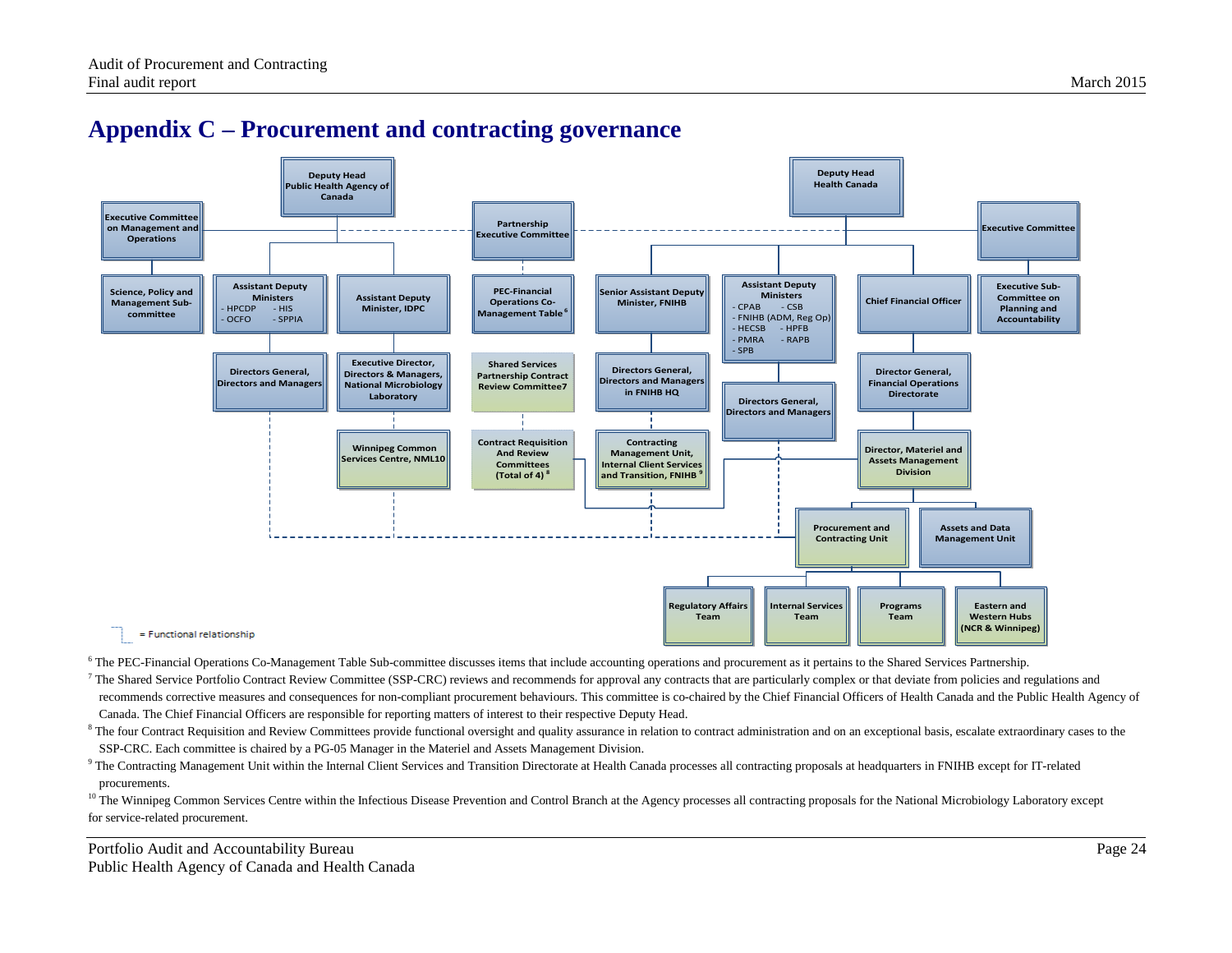## **Appendix D - Process flow of procurement transactions centrally managed by the Materiel and Assets Management Division<sup>11</sup>**



<span id="page-28-0"></span>

<sup>11</sup> The Contracting Management Unit within the Internal Client Services and Transition Directorate in the First Nations and Inuit Health Branch at Health Canada and the Winnipeg Common Services Centre within the Infectious Disease Prevention and Control Branch at Public Health Agency of Canada follow a similar procurement and contracting process using the Procure to Pay platform.

<sup>12</sup> Low-complexity activities, as defined by the Materiel and Assets Management Division of the Financial Operations Directorate, are short form contracts (PS2), call-ups (942) and purchase orders of less than \$10,000; local purchase orders for services up to \$5,000; temporary help services under a standing offer up to \$400,000; interdepartmental letters of agreement, memorandums of agreements/understanding and collaborative agreements. The acquisition card procurement of goods and services are not reviewed by MAMD.

<sup>13</sup> Higher-complexity activities, as defined by the Materiel and Assets Management Division of the Financial Operations Directorate, are long form contracts (PS1), call-ups (942) and purchase orders; temporary help services under a supply arrangement (NCR only); IT-related procurements up to \$25,000; and 9200 PWGSC requisitions.

Reference: A Contracting Guide for Cost Centre Managers and Administrators in Health Canada and the Public Health Agency of Canada, 2014